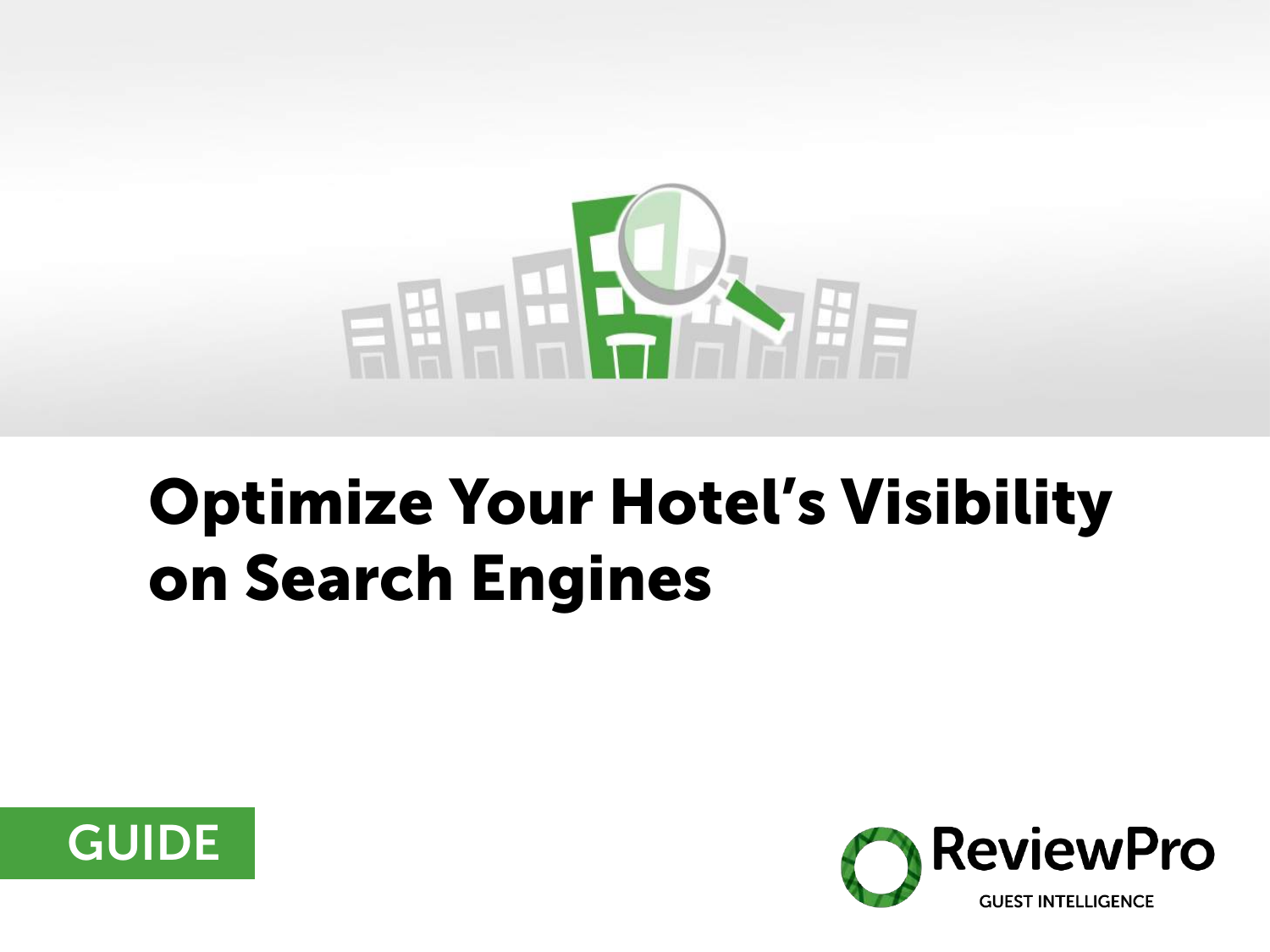### Index

| Introduction                                |     |
|---------------------------------------------|-----|
| Understanding Search                        |     |
| Managing Content for Organic Search Results | 12  |
| Paid Options in Google Search Results       | 21  |
| Google Reviews                              | 28  |
| About Us                                    | 32. |

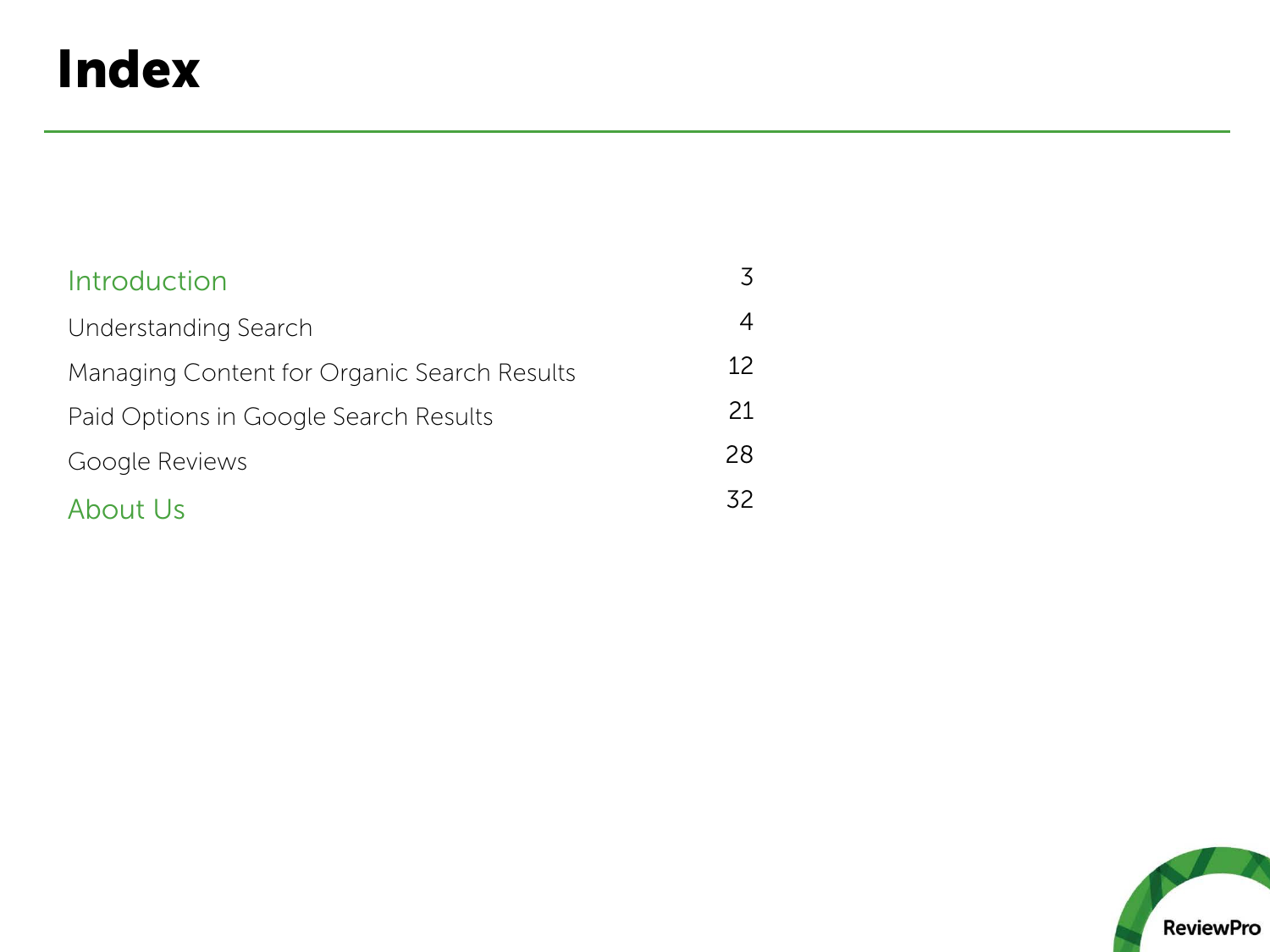### Introduction

For hotel marketers, Google's search algorithm is a powerful and sometimes mysterious gatekeeper to the global community of online travel shoppers. As soon as you think you have it figured out, it changes.

In this guide we'll explain the latest developments in Google search results. We'll discuss trends in the traveler search behavior, understanding Google's algorithm and key differences between search engine optimization and search engine marketing.

We'll share insight into how to manage your website content, your Google My Business listing, paid advertising campaigns and Google reviews to increase your hotel's visibility and prominence on the world's most popular search engine.



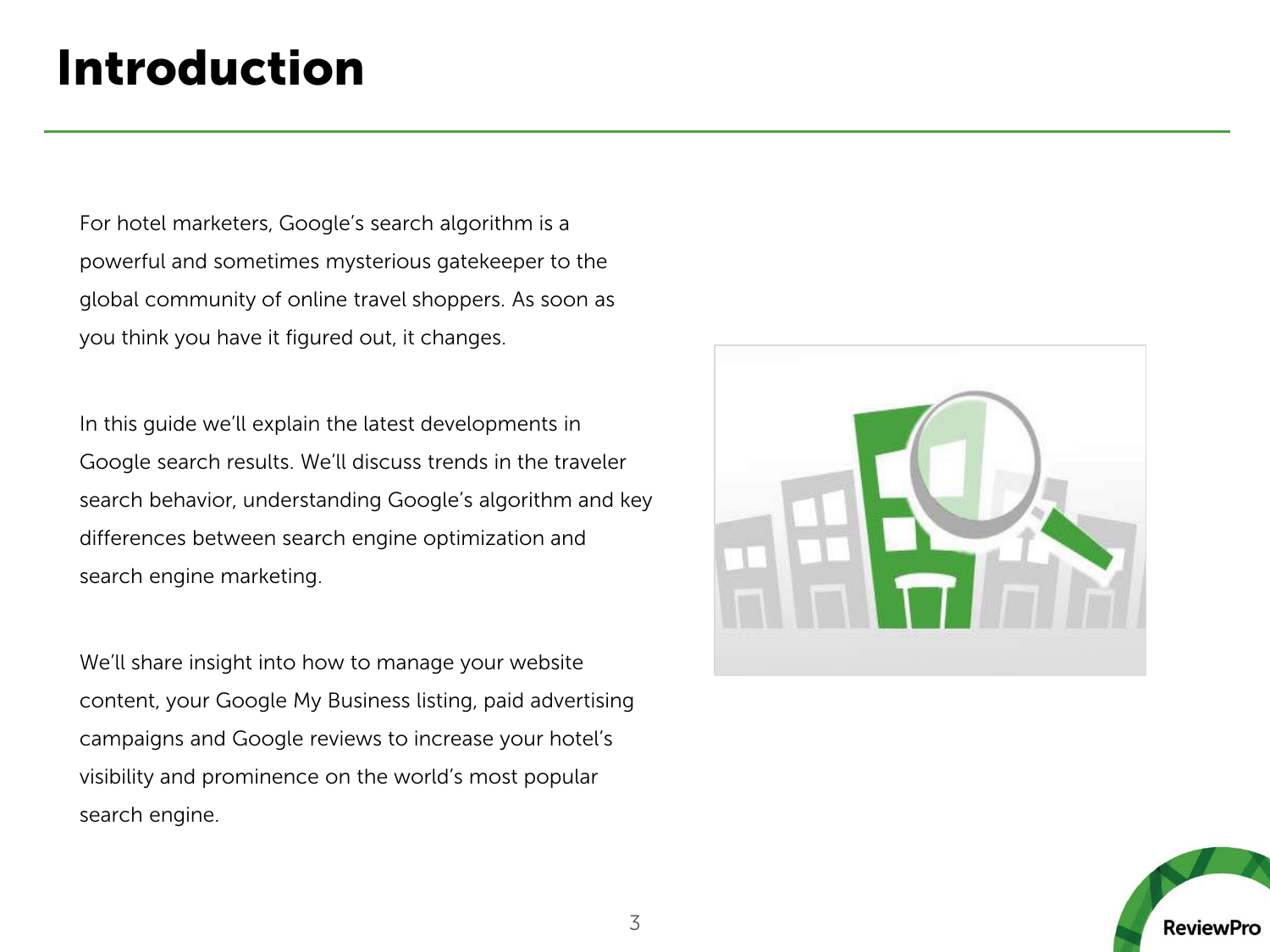## Understanding Search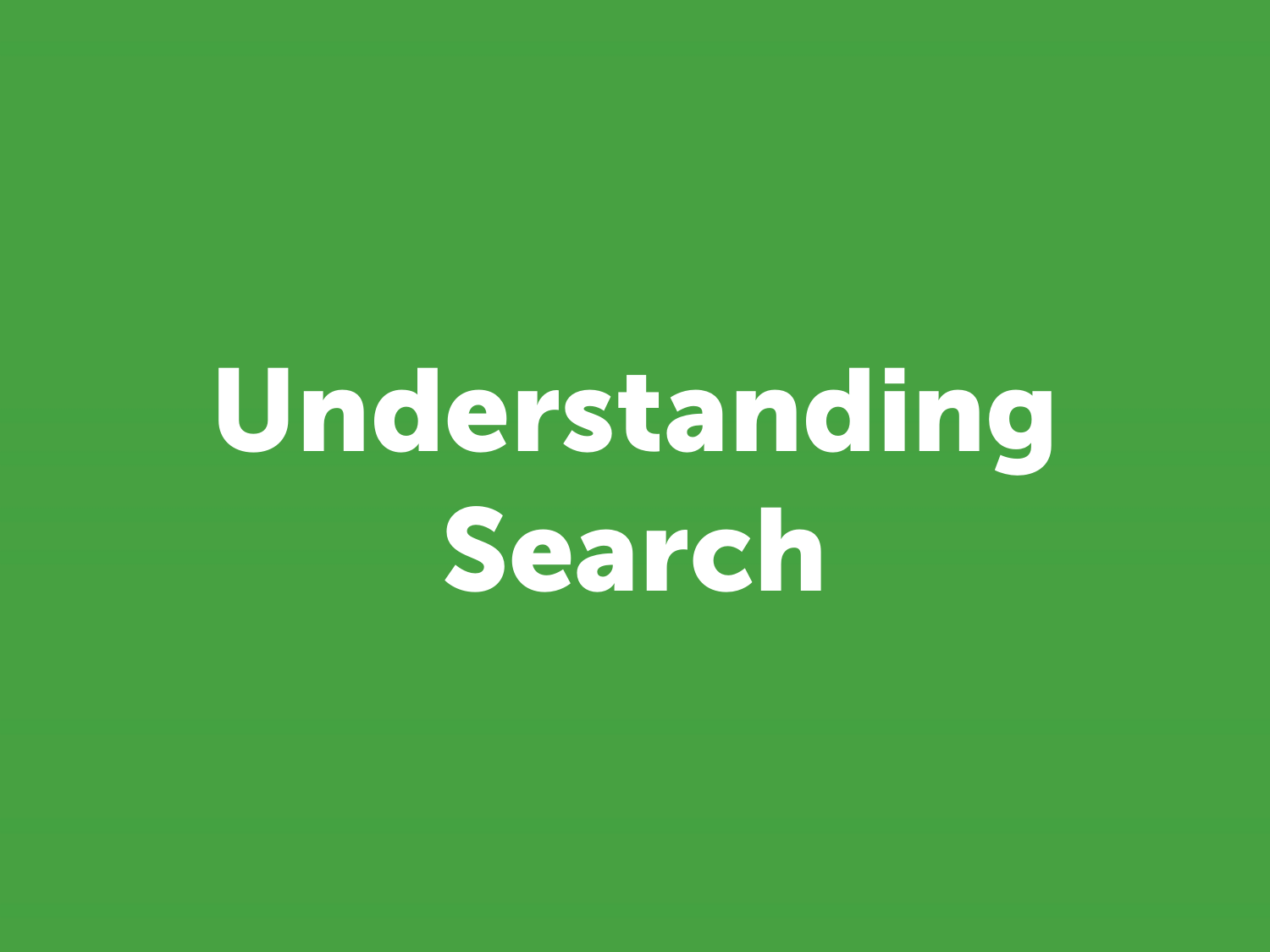### Travel Planning Starts with Search

For an increasing number of travelers, the trip planning process starts with online search. Google's 2014 Ipsos MediaCT Travel Study found that 57% of leisure travelers and 64% of business travelers in the U.S. always start their travel booking and shopping process with search. [\(Google,](https://www.thinkwithgoogle.com/research-studies/2014-travelers-road-to-decision.html) 2014.)

For most travelers, the search engine of choice is Google. With almost 68% of the global market share, Google is the most popular search engine in the world.

[\(NetMarketShare,](https://www.netmarketshare.com/search-engine-market-share.aspx?qprid=4&qpcustomd=0) 2016). Google's market share is particularly high in Europe, reportedly at over 90%, but low in China, where the search engine is banned and Baidu dominates.

In the United States, Bing and Yahoo have search engine market shares of 21.4% and 12.2% respectively, compared to Google's share 64%. [\(comScore,](http://www.comscore.com/Insights/Rankings/comScore-Releases-February-2016-US-Desktop-Search-Engine-Rankings) February 2016).



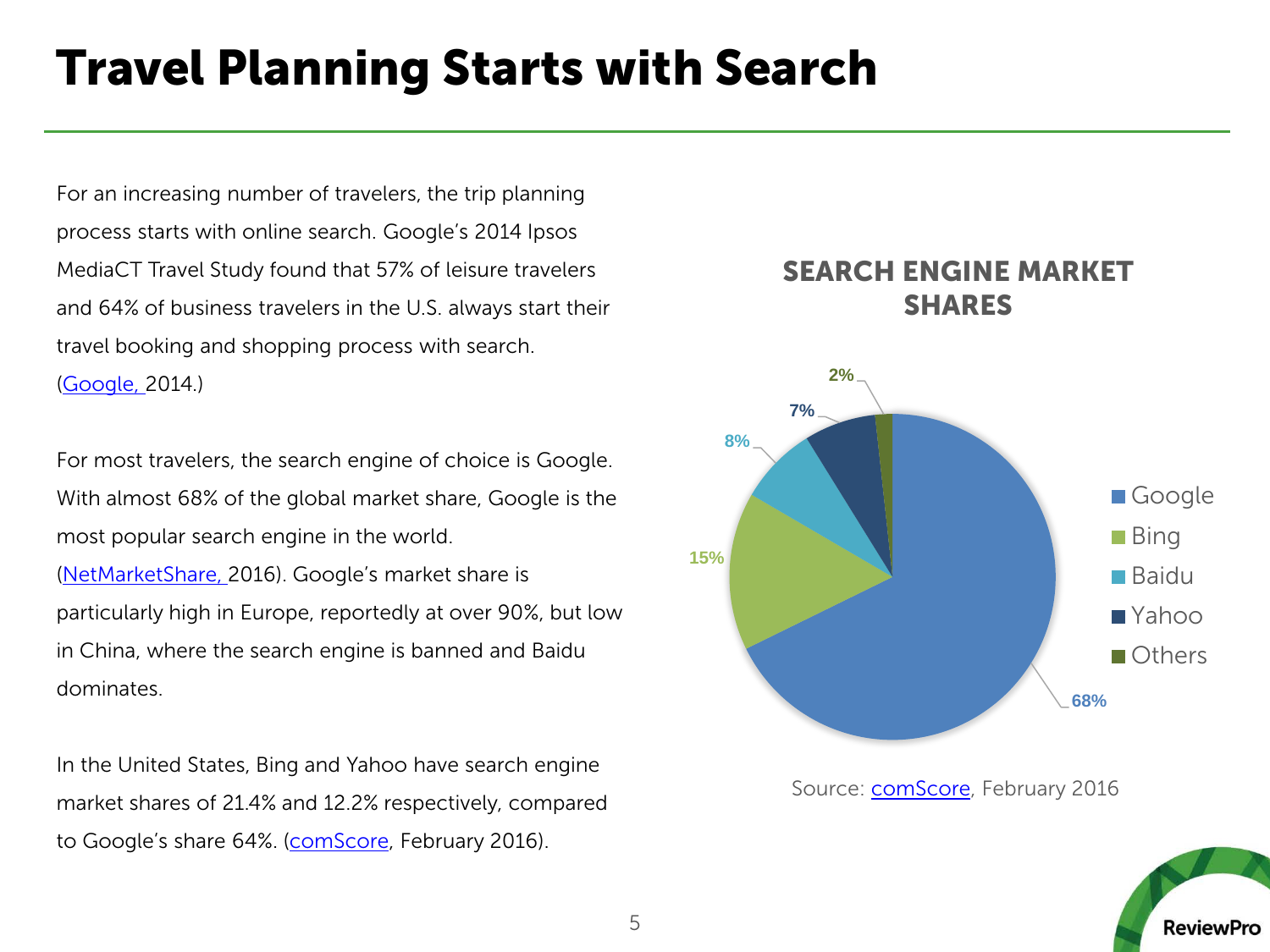### Hotel Search Behavior

Travelers are more active than ever in shopping for hotels online. Phocuswright research indicates that the desktop online hotel market in the U.S. grew by 11% in the first half of 2015 compared to the first half of 2014, whereas the number of research sessions prior to booking a hotel grew by 43%, from 7 to 10. The number of sites visited prior to booking grew by 40%, from 15 to 21. [\(Phocuswright Online Travel Review,](http://www.phocuswright.com/Travel-Research/Market-Overview-Sizing/U-S-Online-Travel-Overview-Fourteenth-Edition) 2014.)

Increasingly, travelers are turning to mobile devices to research hotels. On Google, mobile's share of travel visits grew by 48% in the past year, and mobile hotel queries are up by 49%. ([Think with Google,](https://www.thinkwithgoogle.com/articles/travel-trends-4-mobile-moments-changing-consumer-journey.html) 2015.)



change YoY 2014 v 2015



Phocuswright, US Online Travel Overview, 14th Ed. Dec. 2014 Google/Millward Brown Digital 2015 Travel Key Themes (travel all - (H1'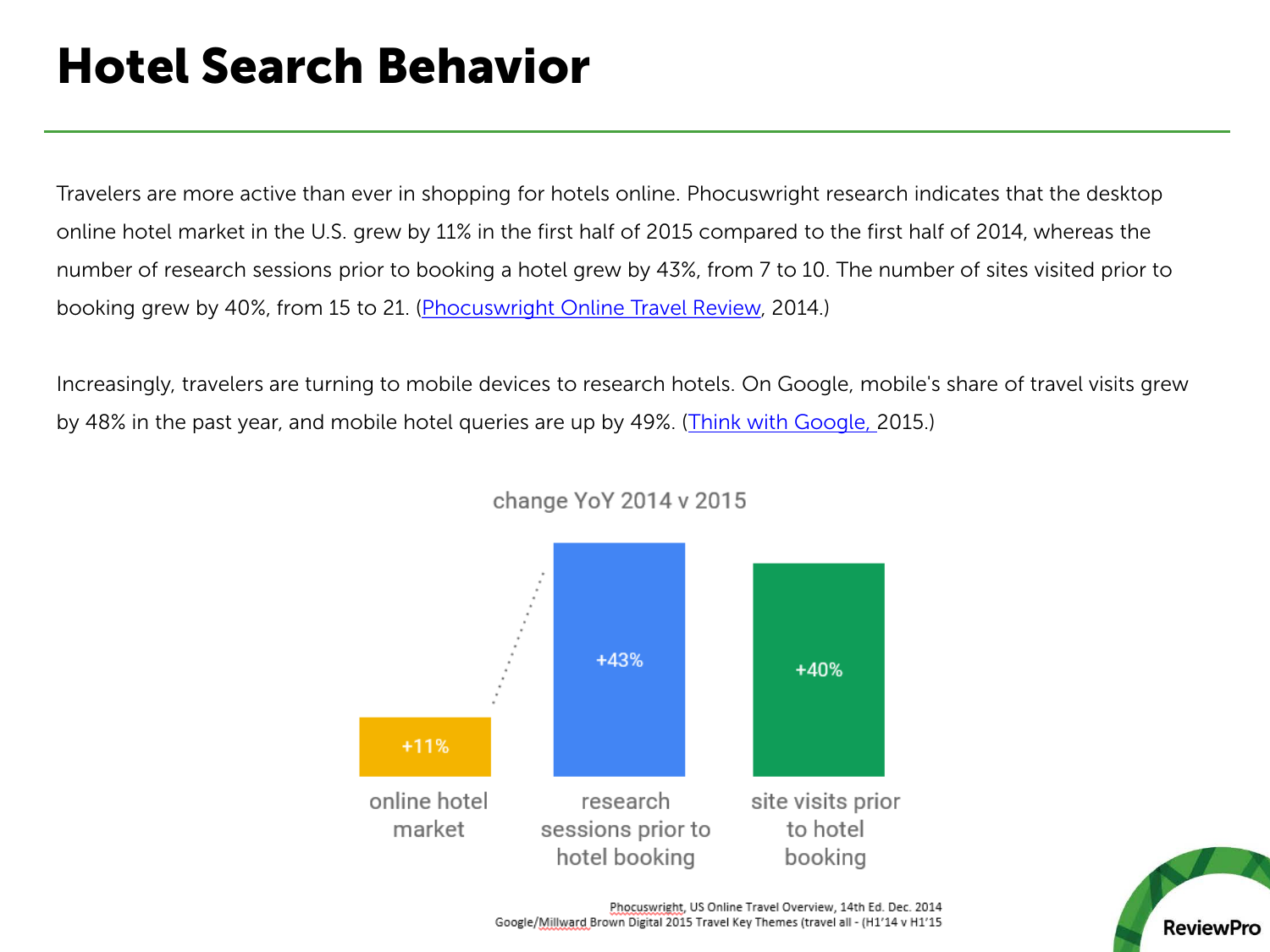### Hotel's Visibility in Search Results

Whether travelers use desktop computers, a tablet or smartphone—or all three devices—to shop for hotels, your hotel's visibility in search results plays a critical role in your ability to attract visitors to your website and booking channels.

Google's mission is "to organize the world's information and make it universally accessible and useful." The company has always maintained that the user experience is its top priority. If users aren't happy with search results, they will go elsewhere.

At the same time, Google has been selling more of its prime real estate on search engine results pages to advertisers. In 2015, the search giant earned one third of the total share of global digital advertising revenue, a total of US \$67.39 billion.

How does Google determine how businesses are displayed and ranked in search results? Links on results pages can be divided into two types: paid results and organic (or unpaid) results. To appear in the areas dedicated to paid or sponsored links, you must purchase advertising from Google, whereas organic results are determined using Google's algorithm.



Source: iManila

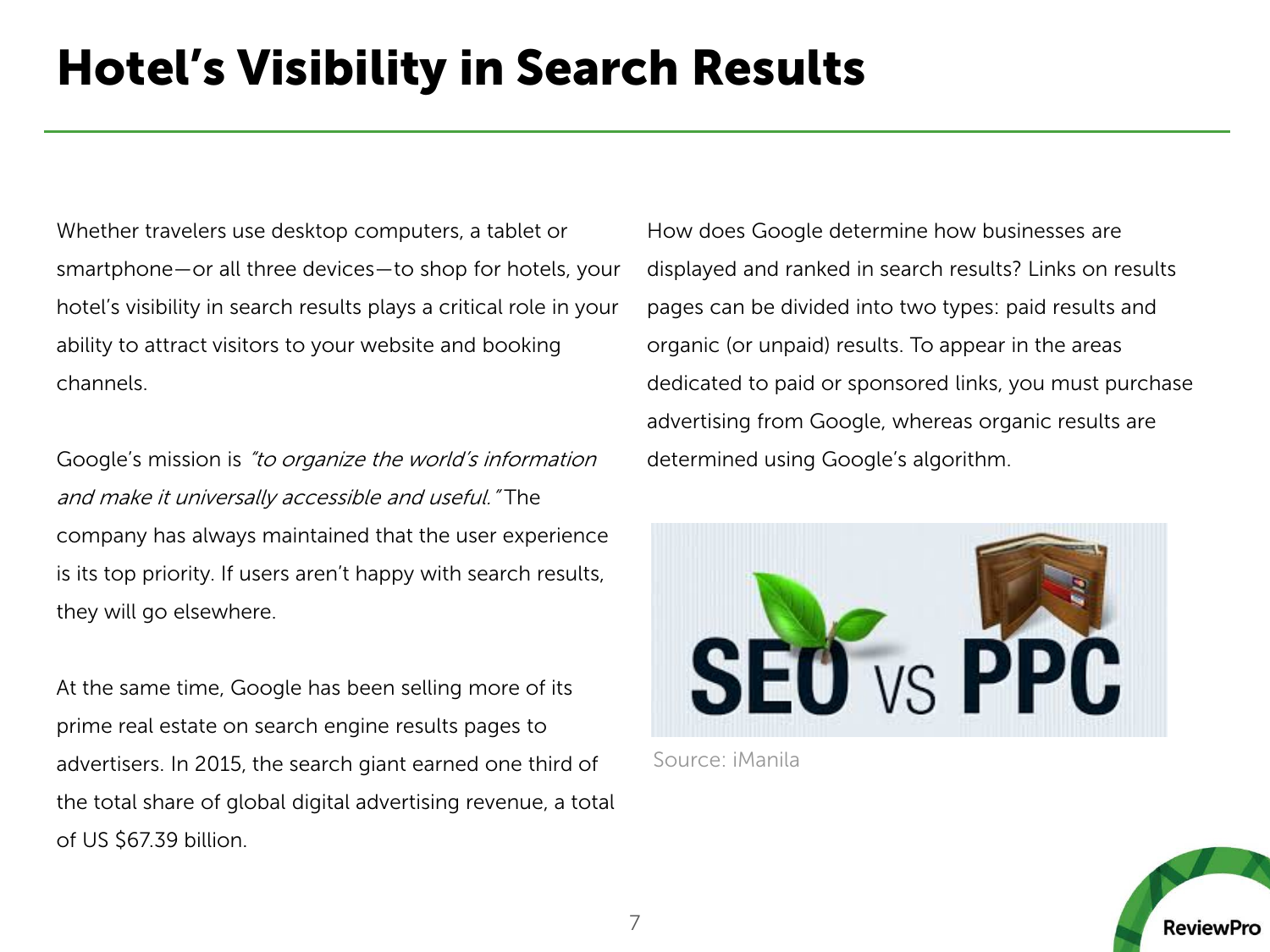## What is an Algorithm?

An algorithm is a formula or a step-by-step list of rules to follow in order to solve a problem. Think of an algorithm like a recipe. When making a cake, you blend a list of ingredients following step-by-step instructions. If the cake doesn't turn out the way you expected, you find a better recipe.

Google Search, Facebook's News Feed, TripAdvisor's Popularity Index and online travel agencies like Expedia and Booking.com all run on algorithms that decide which content users see and in what order.

Like Google, all these platforms strive to provide the best user experience. Results can be different for each user, or personalized, based on factors like user preferences, interests and previous behavior. As with Google,

businesses can advertise on all of these platforms in order to enhance their visibility.

Algorithms are somewhat mysterious because they are proprietary; these companies don't disclose all the ingredients that go into them and their relative weighting.



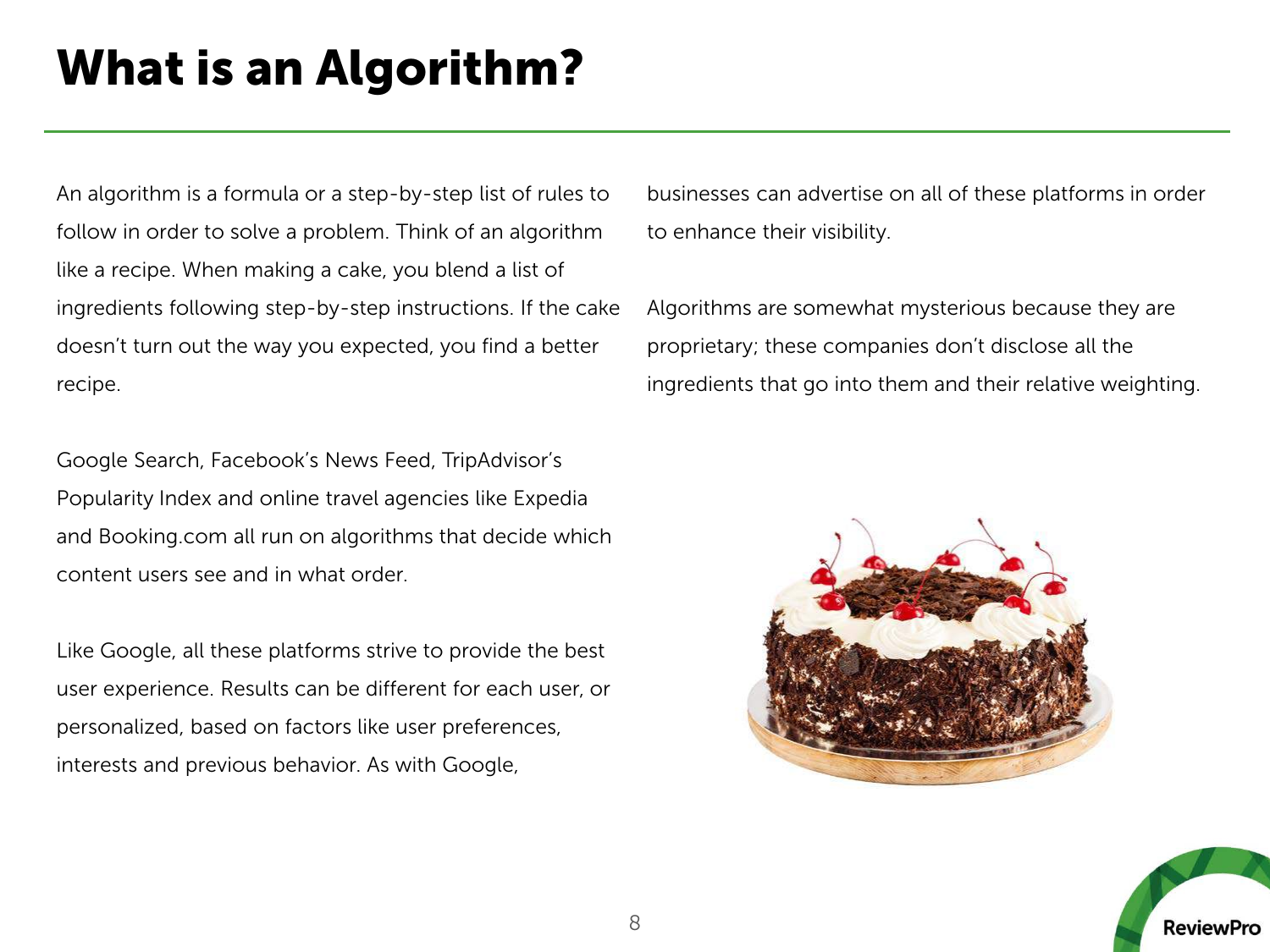## SEO and SEM

Search engine optimization (SEO) is the process of analyzing and understanding how search algorithms work and developing strategies to increase a business's positioning in organic search results. Because we don't know all the ingredients that go into algorithms and they evolve over time, some of this is guesswork and speculation.

Search engine marketing (SEM) is the process of increasing the visibility of websites on search engine results pages primarily through paid advertising.

Internet marketing companies can help hotels with both SEO and SEM, ensuring that your website is search-engine-friendly and managing cost-per-click campaigns to optimize site visits and conversions.

#### Visit our Resource Hub

The leading source of Guest Intelligence best practices and information for the Hospitality Industry.



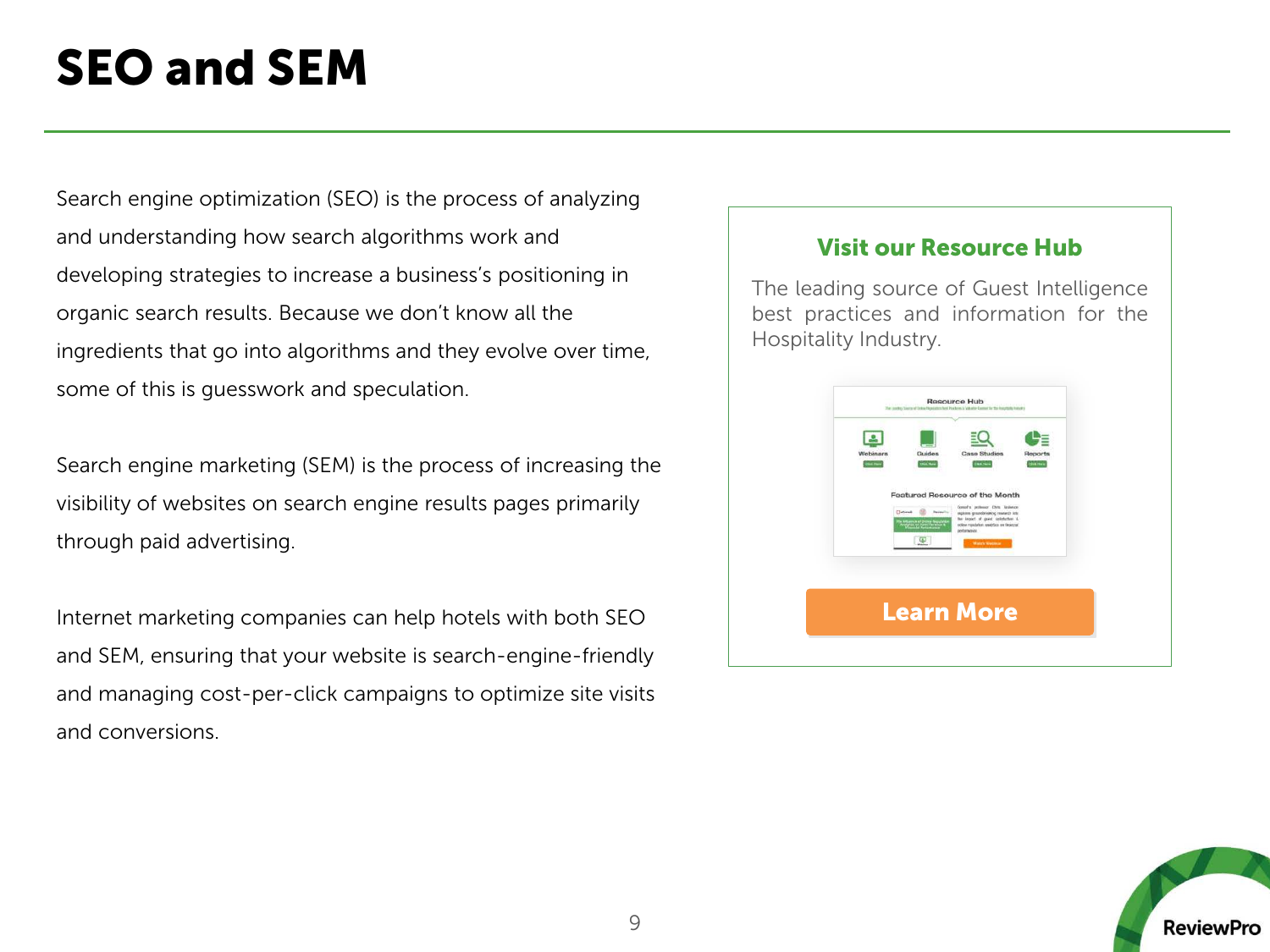### How Search Works

According to Google, the World Wide Web is made up of over 60 trillion individual pages, and it's still growing. Google navigates and delivers organic search results using three key processes: crawling, indexing and serving.

Crawling. This is the process by which Google discovers and retrieves new and updated pages to be added to the Google index. The Googlebot visits websites, detects links on pages and adds them to its list of pages to crawl. New sites, changes to existing sites and dead links are noted and updated in the Google index.

Indexing. This is the process of compiling a massive index of all the words Google sees and their location on each page, as well as key content tags and attributes.

Serving. When a user enters a query, Google searches the index for matching pages and returns, or serves, the results it believes are the most relevant to the user.

For your hotel's website to rank well in search results pages, Google must be able to crawl and index your site correctly. Follow Google's [Webmaster Guidelines](https://support.google.com/webmasters/answer/35769) to help Google find, index and rank your site. For additional information visit [How Search Works.](https://support.google.com/webmasters/answer/70897?hl=en)



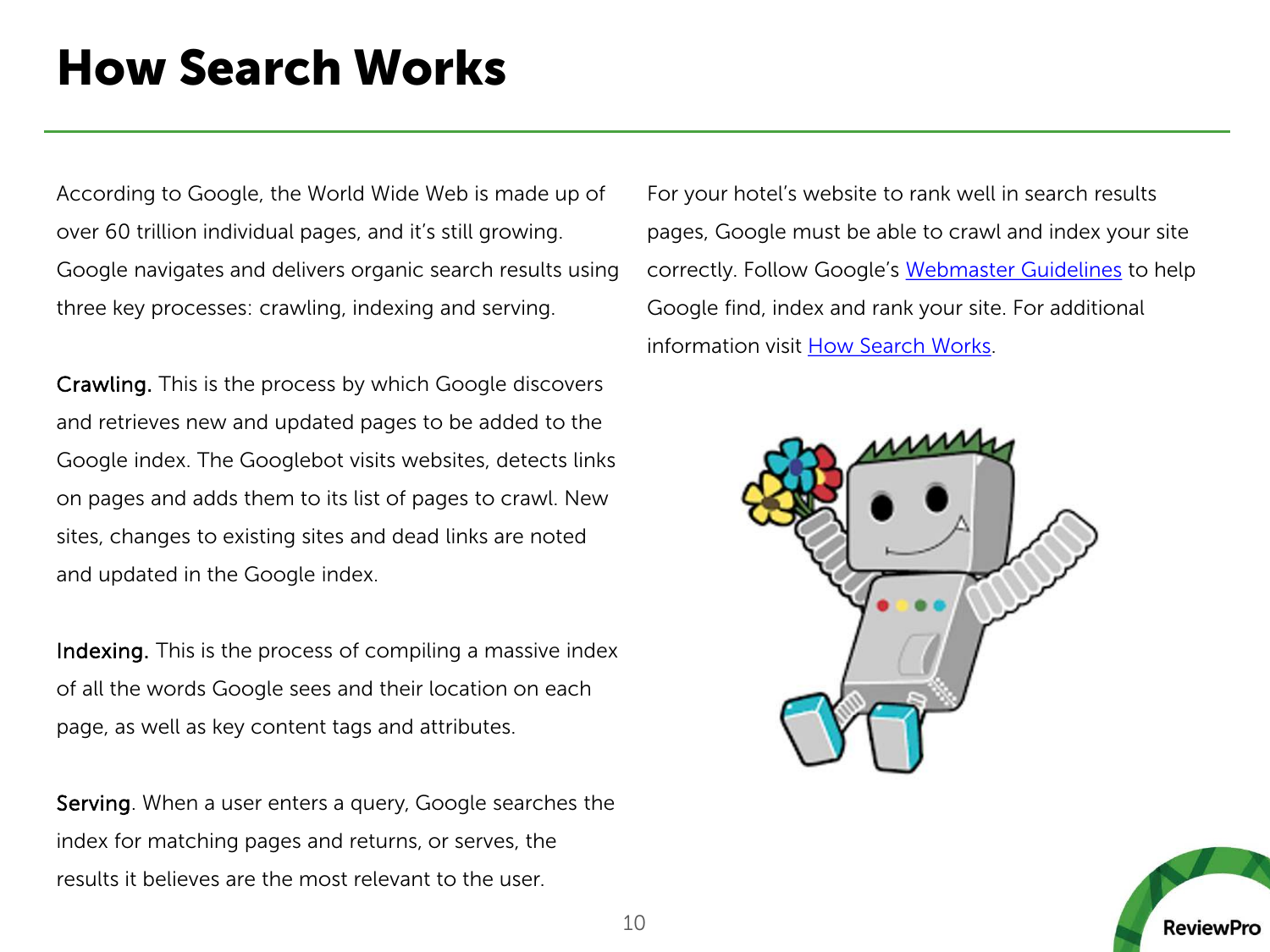### Local Search Results on Google & Reviews

According to Google, more than 200 factors go into its algorithm, but unless you're an SEO expert, you need to know only the most important ingredients. Recently, Google shared information that helps us understand local search results.

In a post entitled [Ranking of local results on Google](https://support.google.com/business/answer/7091?hl=en), Google confirmed that local search results are based primarily on three factors: relevance, distance and prominence.

The meaning of these terms can be summarized as follows:

• Relevance: how well a local listing matches what the user is searching for.

- Distance: how far the business is from the location term used in the search.
- Prominence: how well-known a business is, as well as information Google has about the business from across the web, like links, articles and directories.

Google states that "Google review count and score are also factored into local search ranking—more reviews and positive ratings will improve a business's local ranking." We'll discuss the implications and what to do about Google reviews in Section 5.

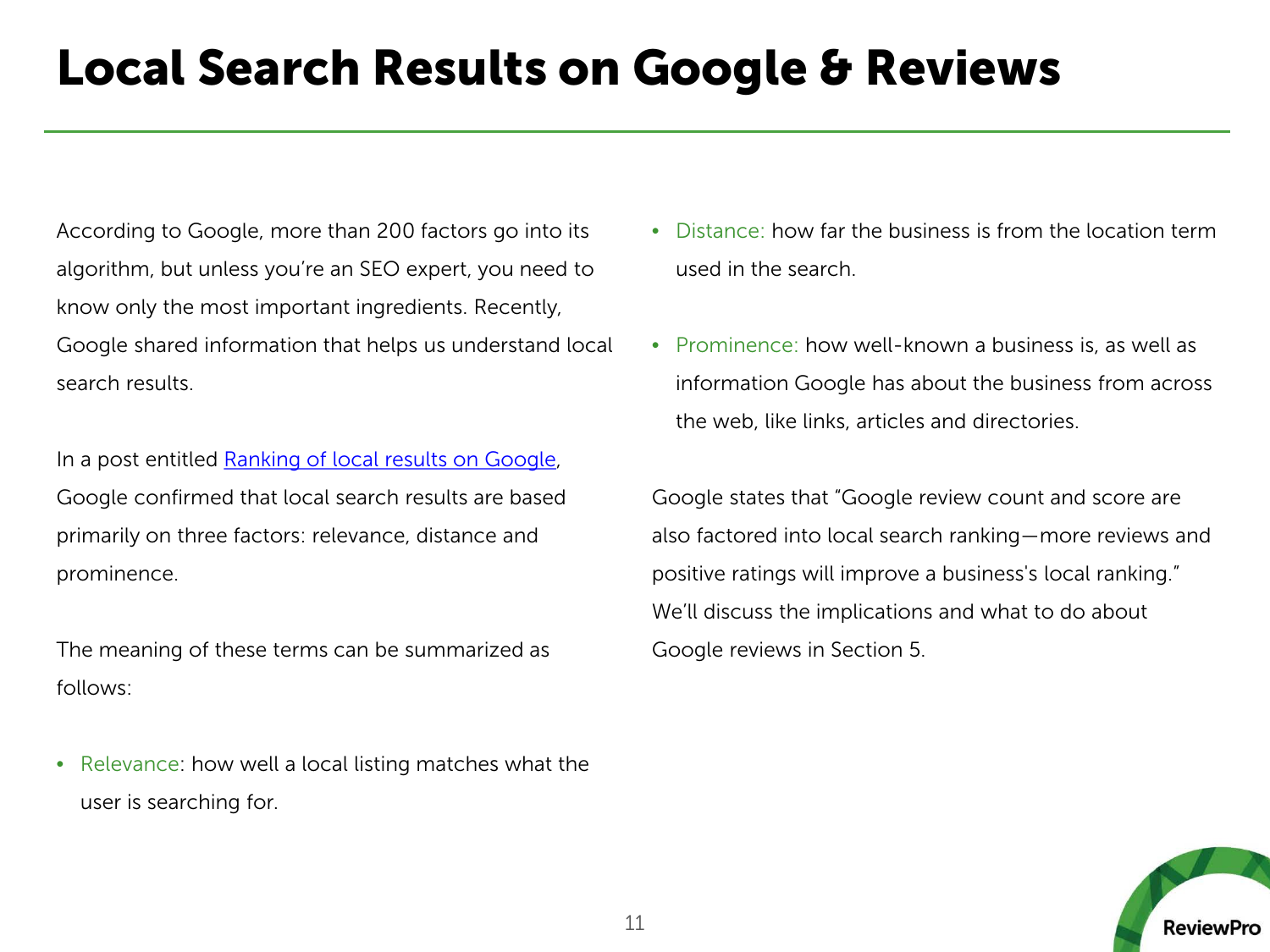# Managing Content for Organic Search Results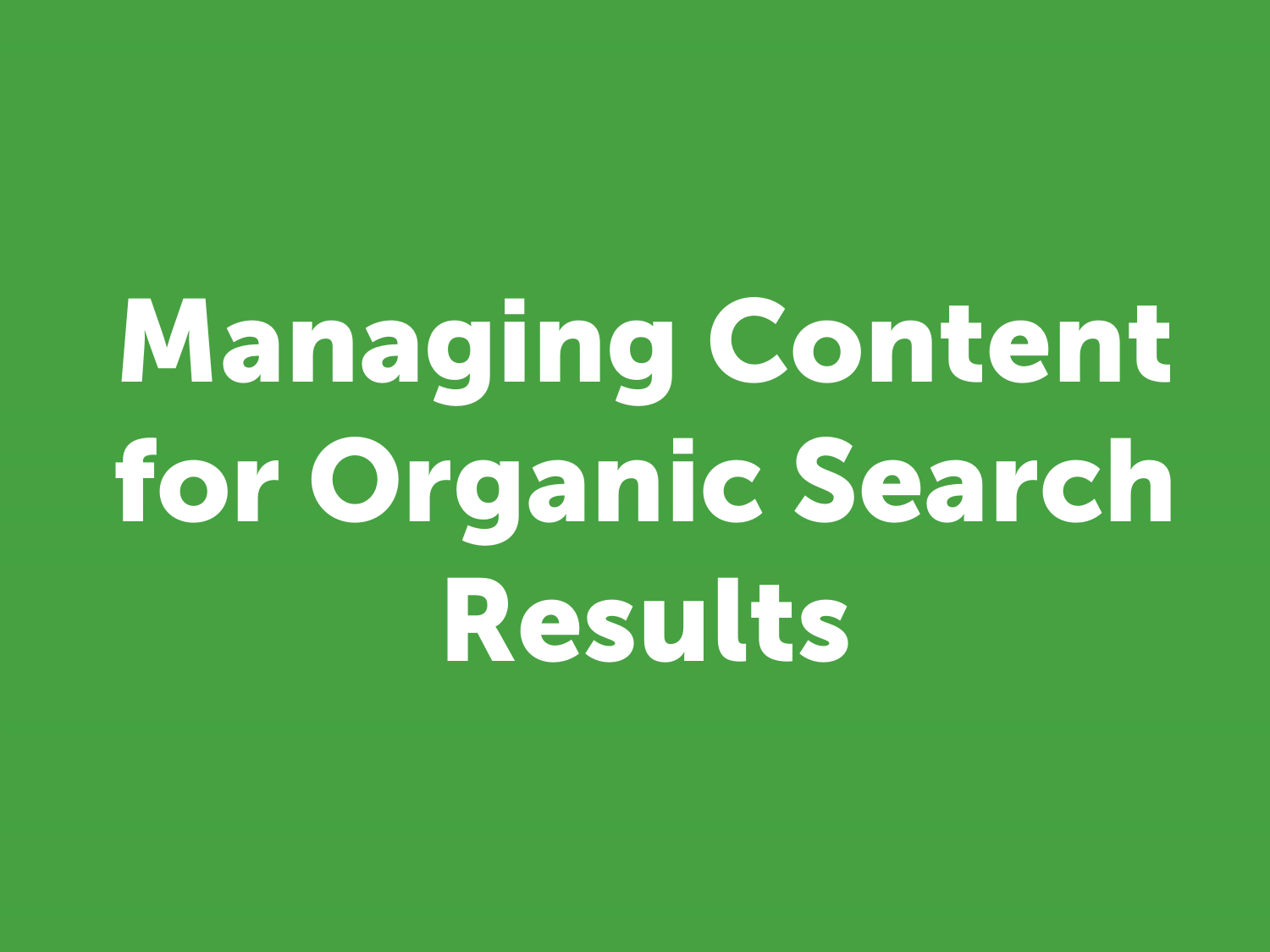## Optimizing Your Hotel's Ranking

Optimizing your presence in Google search results is a multi-faceted process that encompasses managing content on your website, on Google products and on third-party websites. In this guide we focus on two key areas: your hotel's website and Google My Business listing.

To put things into perspective, imagine that you manage a hotel in Paris near the Louvre. When a user searches the term "hotels near the louvre paris" on a desktop computer, Google will display the most relevant results (see image on next page). The first links are paid and can range from zero ads to a maximum of four. If you want your hotel to appear there, you must bid on Google AdWords pay-per-click advertising. We discuss paid advertising options in the next section.

Below the paid results are the organic or unpaid results, which Google selects using its algorithm, as discussed in the previous section. The first organic results are called the "hotel search unit" of local listings. Below the hotel search unit are more organic links, listed in order of relevance.

Typically, the higher a hotel appears in organic listings, the more traffic it will receive. The top results receive the vast majority of clicks. The lower a link is displayed on the page, or on subsequent results pages, the fewer clicks it will receive. This effect is even more acute on smartphones, where users have smaller screens and do less scrolling.

Competition for the top spots is fierce, especially for broad terms like "hotels in Paris". Not only are you vying with other hotels in the area, but also with big travel companies like TripAdvisor, Booking.com and Expedia.

So what can you do to optimize your hotel's ranking in organic search results? Let's start with your website.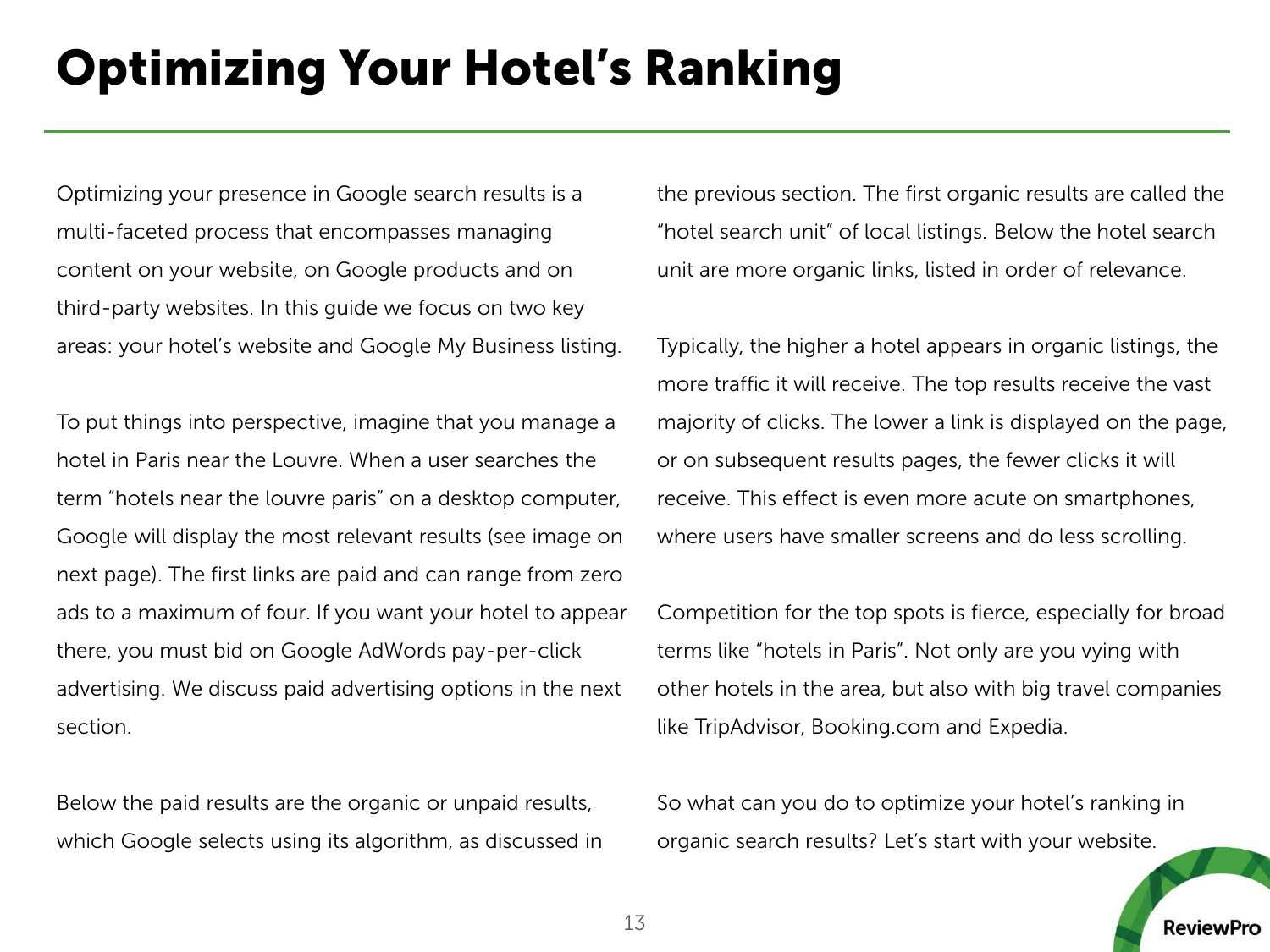### Google Search Results



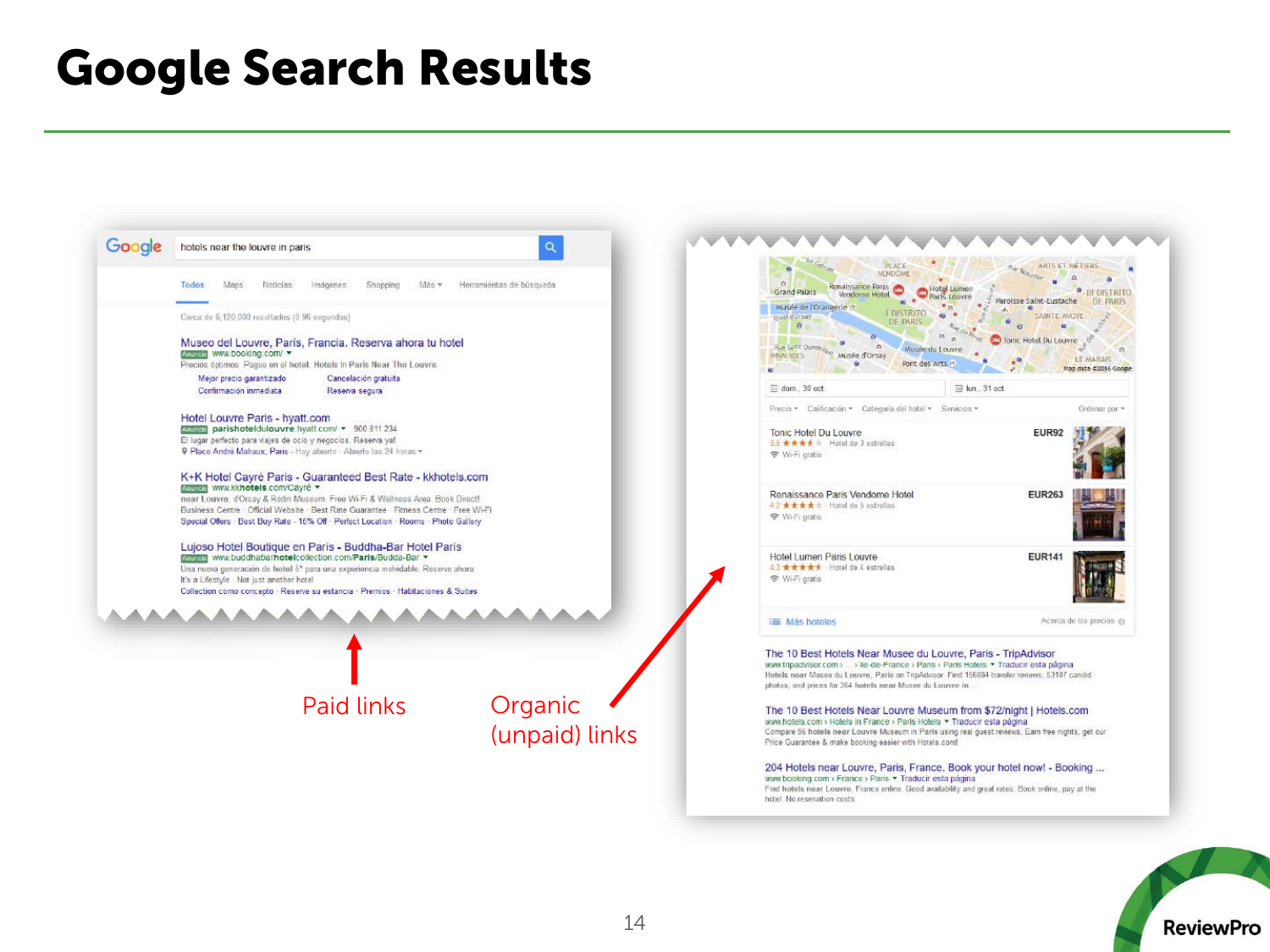### Your Website

Basic search engine optimization (SEO) best practices are fundamental to website marketing. Even if an outside agency manages your website, you should strive to understand the basics so that you know the questions to ask and can ensure that your website is getting the attention it needs.

Website optimization is a complex topic. In this guide we'll review the basics of good content management without getting too technical. For more information, consult a web marketing agency or visit the references provided in this guide. Here are some of the key areas to consider when managing content on your website:

Objectives. Typically, the objectives of a hotel website are to attract, inform and convert travelers. Your website should help travelers plan their trip, answer their questions, convince them to book with you direct, and encourage them to return. This means providing the best possible user experience. Another key objective is to structure your website so that search engines can find it and will drive relevant traffic to it.

Best Practices. Your goal isn't to deceive search engines or to trick people into visiting your site and clicking links. So called "black hat" SEO tactics like keyword stuffing and link purchasing can result in penalties from search engines that will affect your site's ranking and traffic. Instead, follow best practices in SEO to ensure that your content is of high quality and the traffic you attract is interested in your hotel and destination.

Relevancy. Google determines the relevancy of websites using a number of factors, including the type of business, the text and content on pages, and the titles and descriptions provided.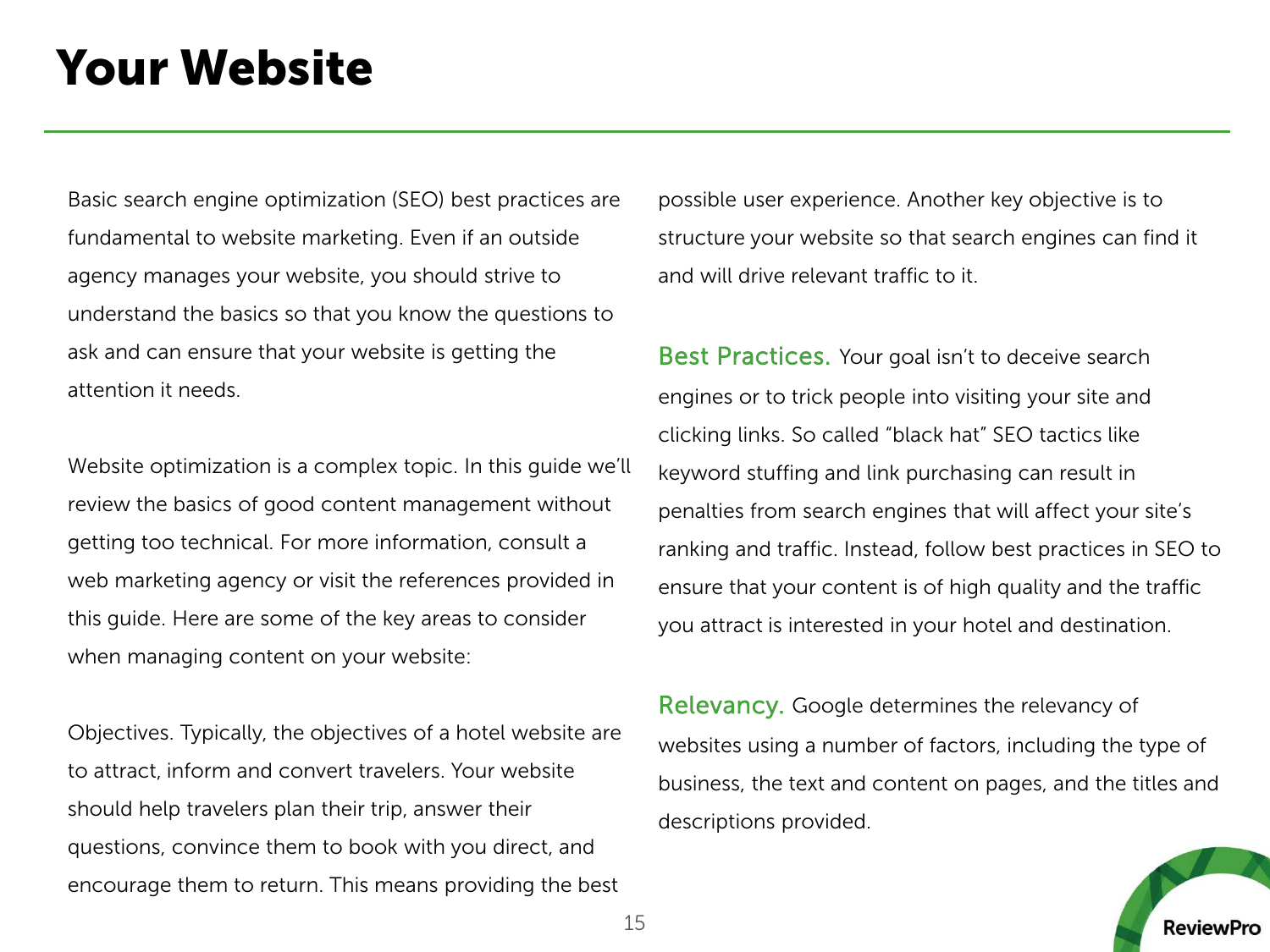### Website Optimization

User Experience. Google's priority is to refer users to websites that provide the information they are seeking as quickly as possible. Your website and pages should load quickly and should be easy to navigate, and there should be no dead links or pages with little or no information.

Quality Content. The quality of the content is important both to visitors and search engines. If visitors "bounce" from your site frequently (exit soon after landing on your page), it signals to Google that your site is not delivering the information users are seeking. Provide a clear, accurate description of your hotel and its location, amenities and key value propositions. Include information about the local area, activities, events and attractions. Think about the questions people have about your hotel and destination and the keywords they enter into search engines to find your pages, and include these elements in the content you publish on your site.

Tags and Meta Descriptions. Each page on your site should have a title and description and should be labeled with title tags and meta descriptions to help search engines find it and crawl pages. This will require a basic knowledge of web coding. Your meta descriptions and title tags should be unique to each page, descriptive, specific and accurate. If you use a content management system like WordPress, be sure that pages are formatted to be crawled by search engines.

Authority. Google determines how important a website is using factors like the quality and authority of websites that link to your site, or backlinks, in addition to the volume of visitors the site receives and how long they stay. When you create great content on your website, businesses will link to it, helping to increase traffic. Links from your local tourism bureau and nearby businesses can help too. Be aware, however, that engaging in paid link activities can result in penalties to your site.

ReviewPro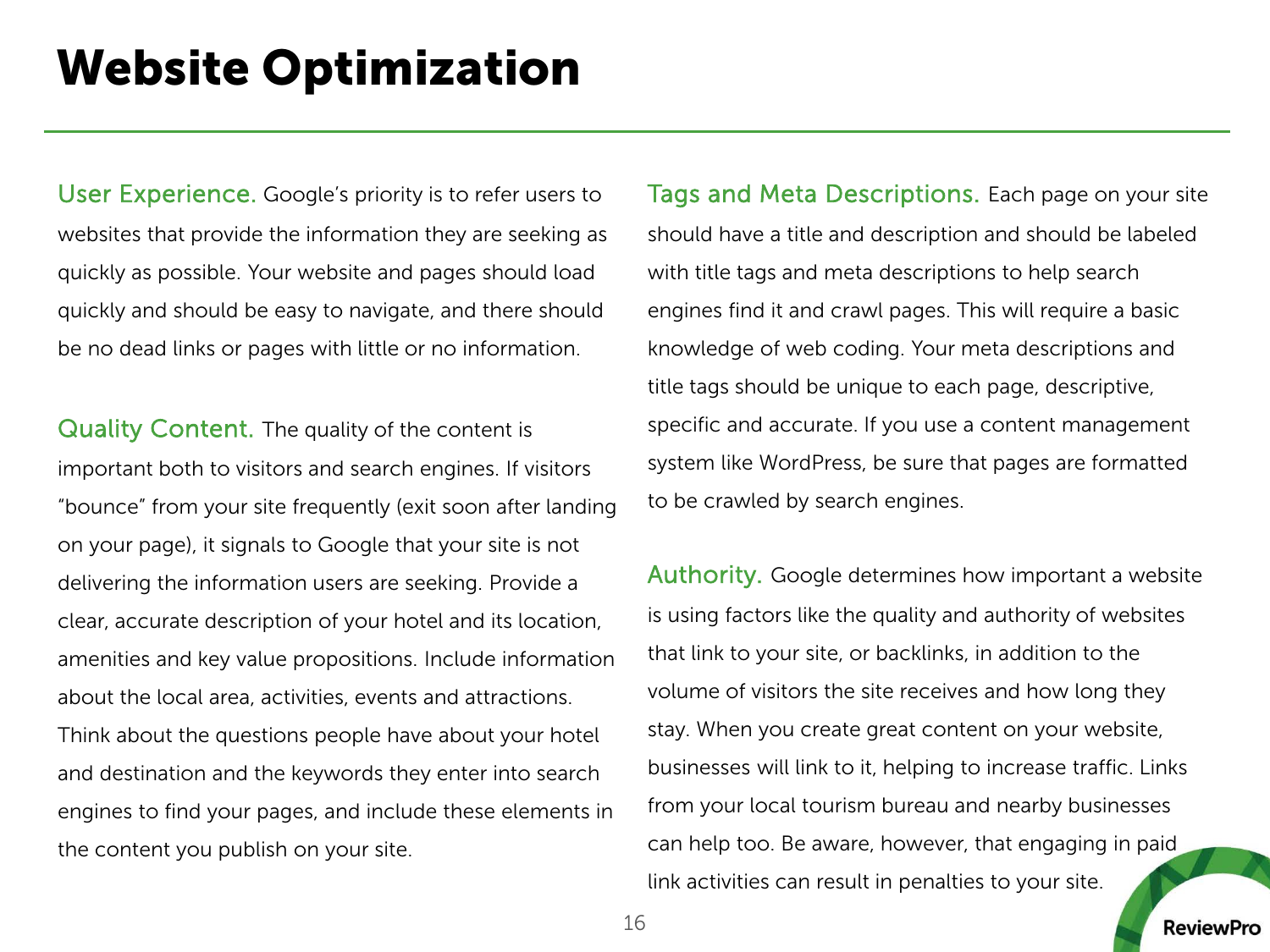### Attract, inform and convert travelers

**Imagery.** Include quality photographs and videos on your site to help visitors visualize your property, destination, the amenities you offer and the activities and attractions in the area. Be sure to tag imagery so that it is searchable.

Compatibility. These days, travelers use all types of devices for search, and an increasing number are using smartphones. Your website should be designed for all types and sizes of devices, including desktops, tablets and smartphones. If you're not sure if your website is mobile-friendly, try Google's [Mobile-Friendly](https://www.google.ca/webmasters/tools/mobile-friendly/) Test. Test your

website on a range of devices to see how it is displayed, and talk to your web designer about the options you have for ensuring it is mobile compatible.

Analytics. Monitor visitor traffic to your site, referral sources, visitor behavior, conversions and other data so that you know which content is working and where changes are needed. Google [Analytics](https://www.google.com/analytics) and Google [Webmaster Tools p](https://www.google.com/webmasters/tools/)rovide a wealth of free data and insight in these areas.

Webmasters who spend their energies upholding the spirit of the basic principles will provide a much better user experience and subsequently enjoy better ranking than those who spend their time looking for loopholes they can exploit." "<br>"

Google [Webmaster Guidelines](https://support.google.com/webmasters/answer/35769)

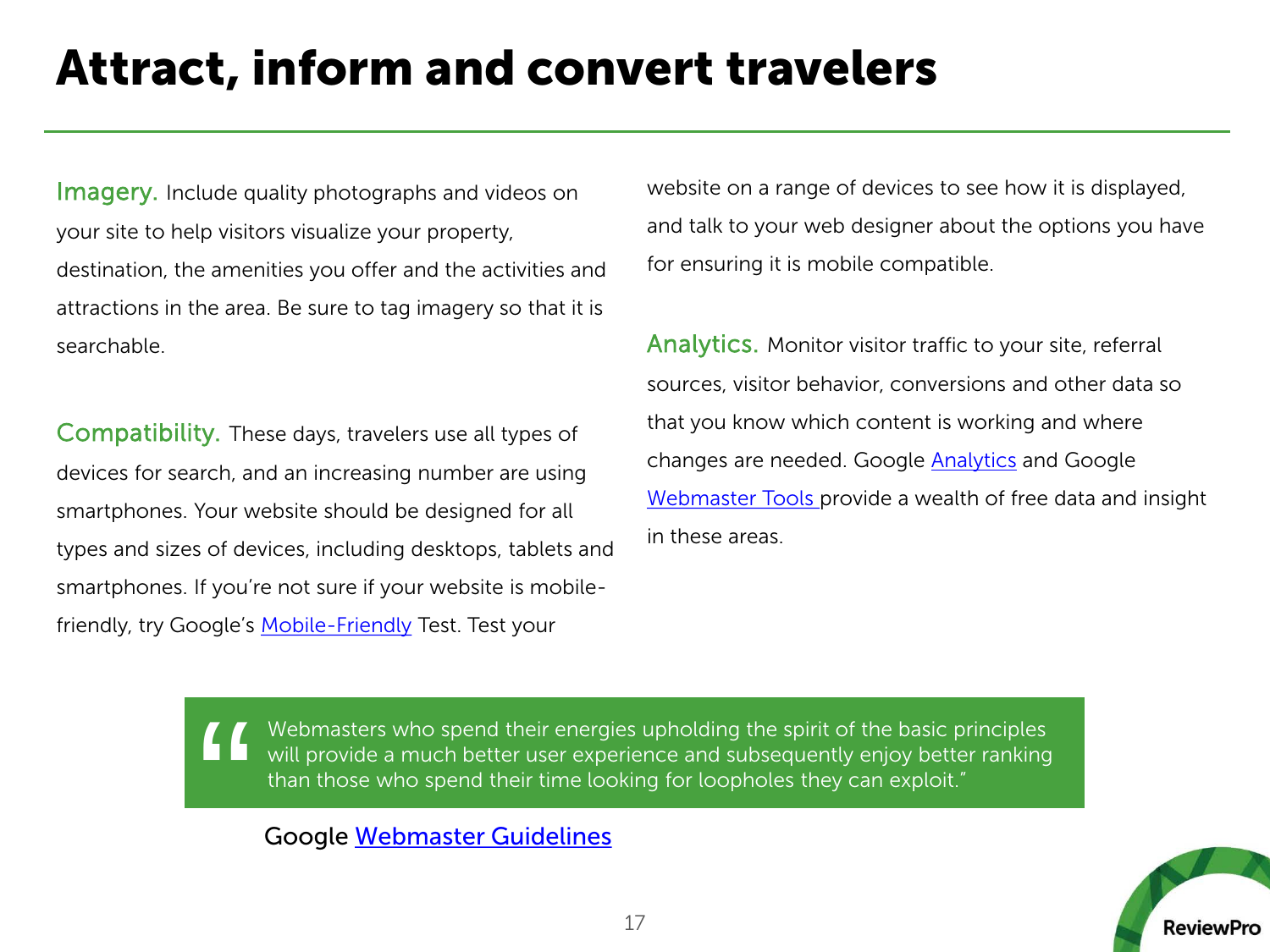## Your Google My Business Page

Getting back to that search of Paris hotels, if a user clicks on Hotel du Louvre in Paris, for example, he or she will see a display of what Google deems as the most relevant results. (See image.)

On desktop search result pages, in addition to the paid and organic results displayed on the left side of the page, you may see a [Knowledge Panel](https://support.google.com/business/answer/6331288?hl=en) on the right side of the page. This panel features a snapshot of information about the business that Google has pulled from various sources.

For hotels, it includes links to photos of the property, the hotel website, phone number and the location on Google Maps. It also includes the property's rating and class, a link to Google reviews, a hotel description and

contact information. Below this are paid Hotel Ads that feature booking options.

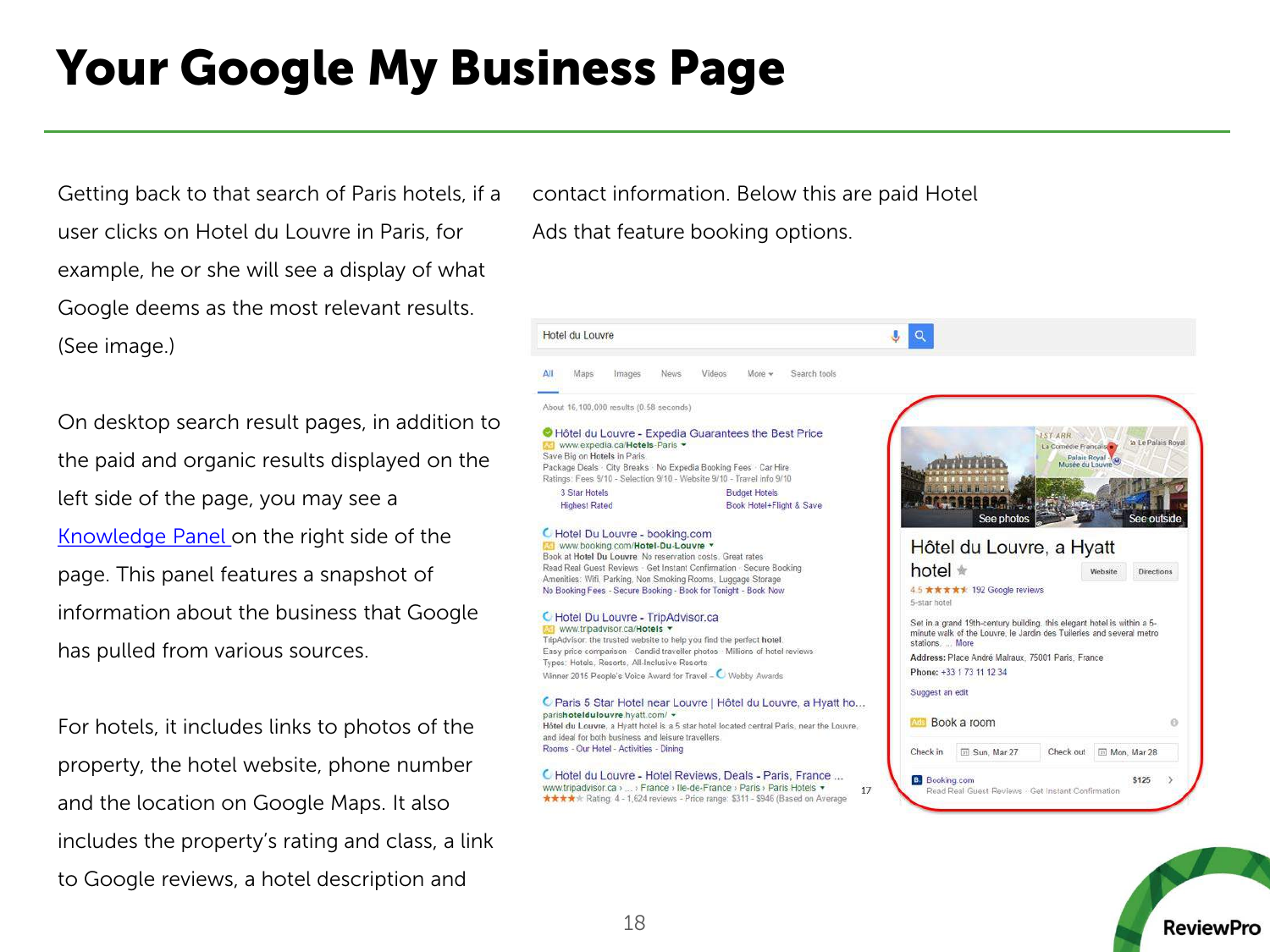## Edit & Update Your Listing

Where is this content pulled from, and how can you ensure that it is accurate and helpful to travelers? According to Google, amenity information is sourced from its own research and from third-party data providers. Photos come from a variety of sources, including those uploaded by the hotel on their Google My Business page.

Google My Business is a free tool that helps businesses manage their presence across Google, including in Search and Maps. By verifying and editing your business information, you can help users find your hotel on Google and learn about its location and offerings. It's important to keep this information up to date. Even if the information you provide does not appear directly on Google, it helps Google understand more about the business to provide relevant search results.

[To claim or register your hotel, visit the Google My](https://www.google.com/business/)  Business site. Once you have verified your listing, you will be able to add or edit the description, photos, virtual tours and contact information. You can also engage Google users by responding to reviews.

#### **MANAGE YOUR INFO**

### Make sure your info is right.

Edit your business details anytime and they're automatically updated on Google Search and Maps, all from a single dashboard.

#### Source: Google

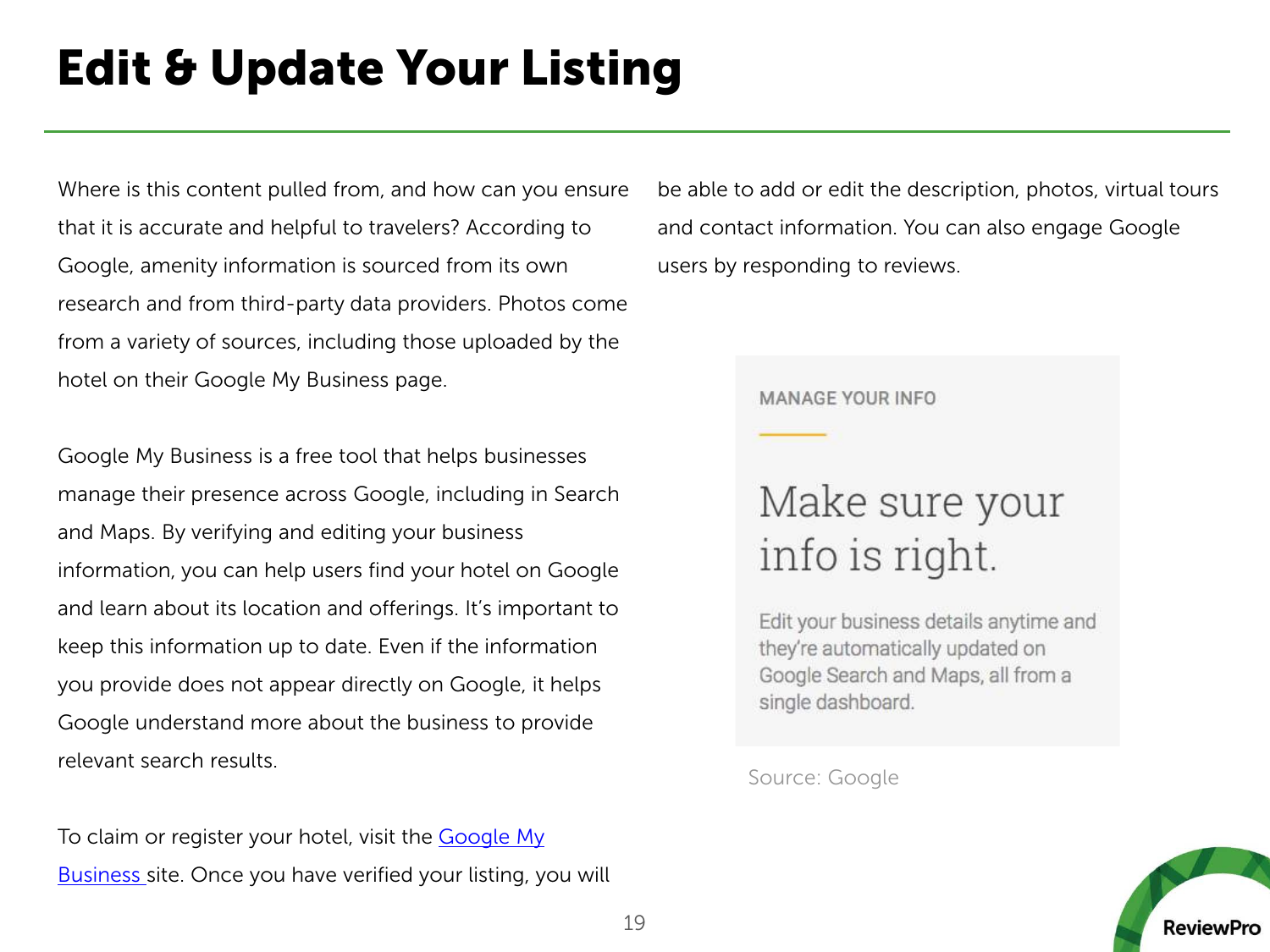## Key Takeaways from Google

In the recent ReviewPro webinar, [How to Optimize Your Hotel's Presence in Search Results](https://www.reviewpro.com/resources/webinar-how-to-optimize-your-hotel-presence-in-search-results/), quest panelist Cliff Galitz, Partnership Development Manager at Google, shared his top three takeaways for hotel marketers:



Focus on mobile users and providing a great mobile experience for guests.



Encourage guests to write Google reviews to benefit your local search ranking and presence on Google.



Be aware of the evolving features of Google My Business,<br>including responding to reviews & uploading pictures.



Cliff Galitz Partner Development Manager Google

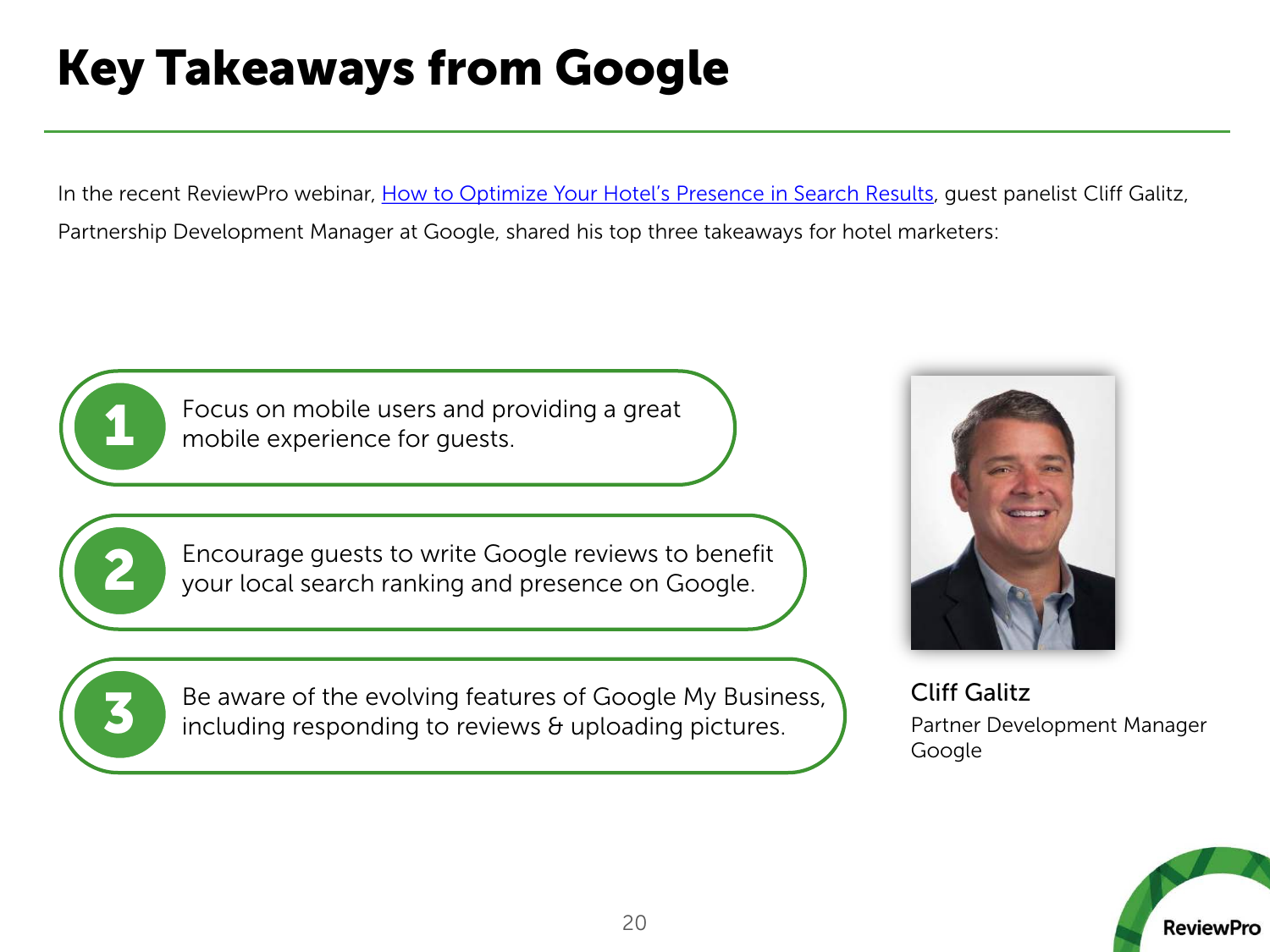# Paid Options in Google Search Results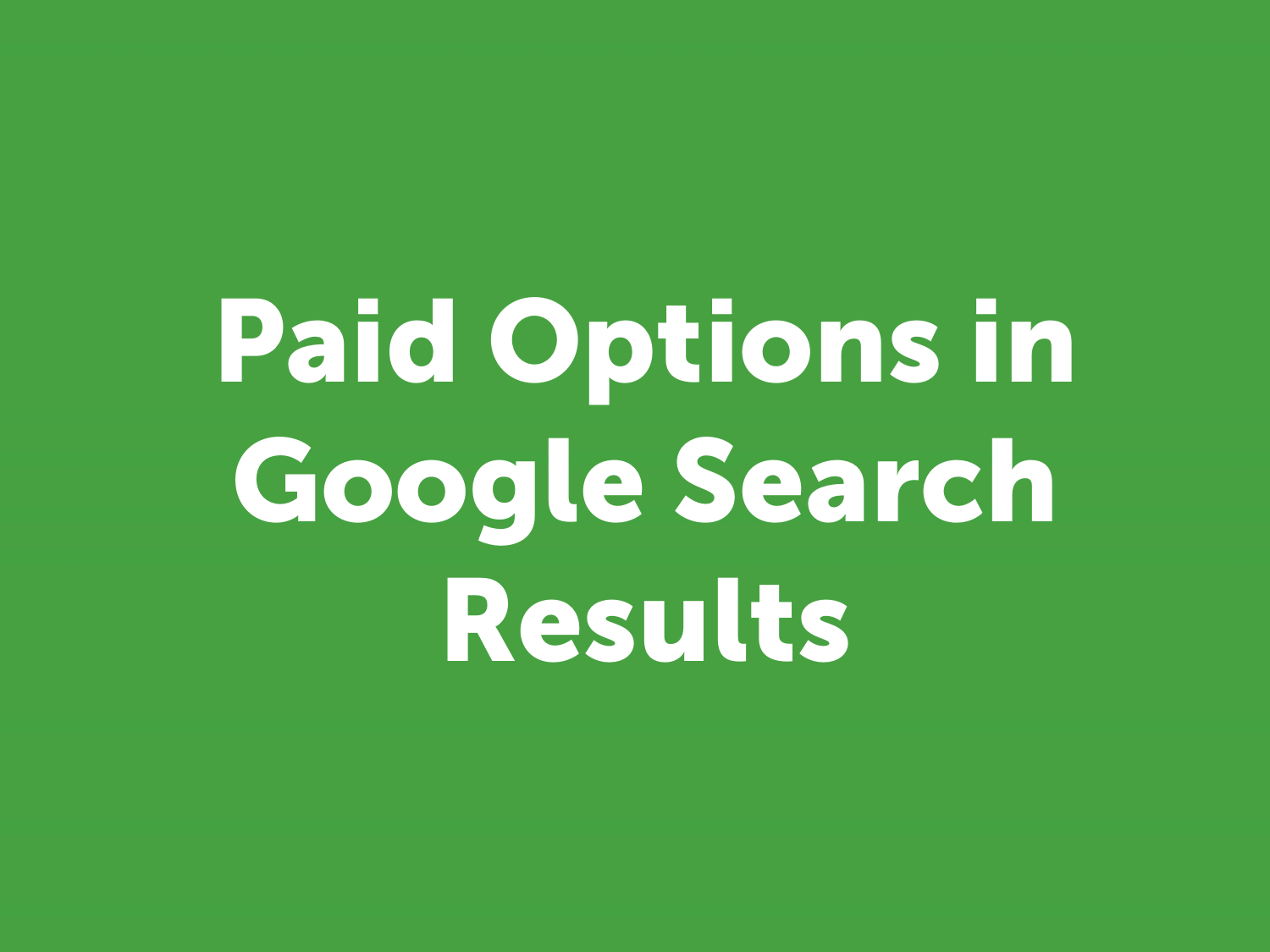### Google Search Results



Hotel prices come from Google's partners who use a service called the Hotel Prices Application Programming Interface (API).

Source: Tambourine, 2016

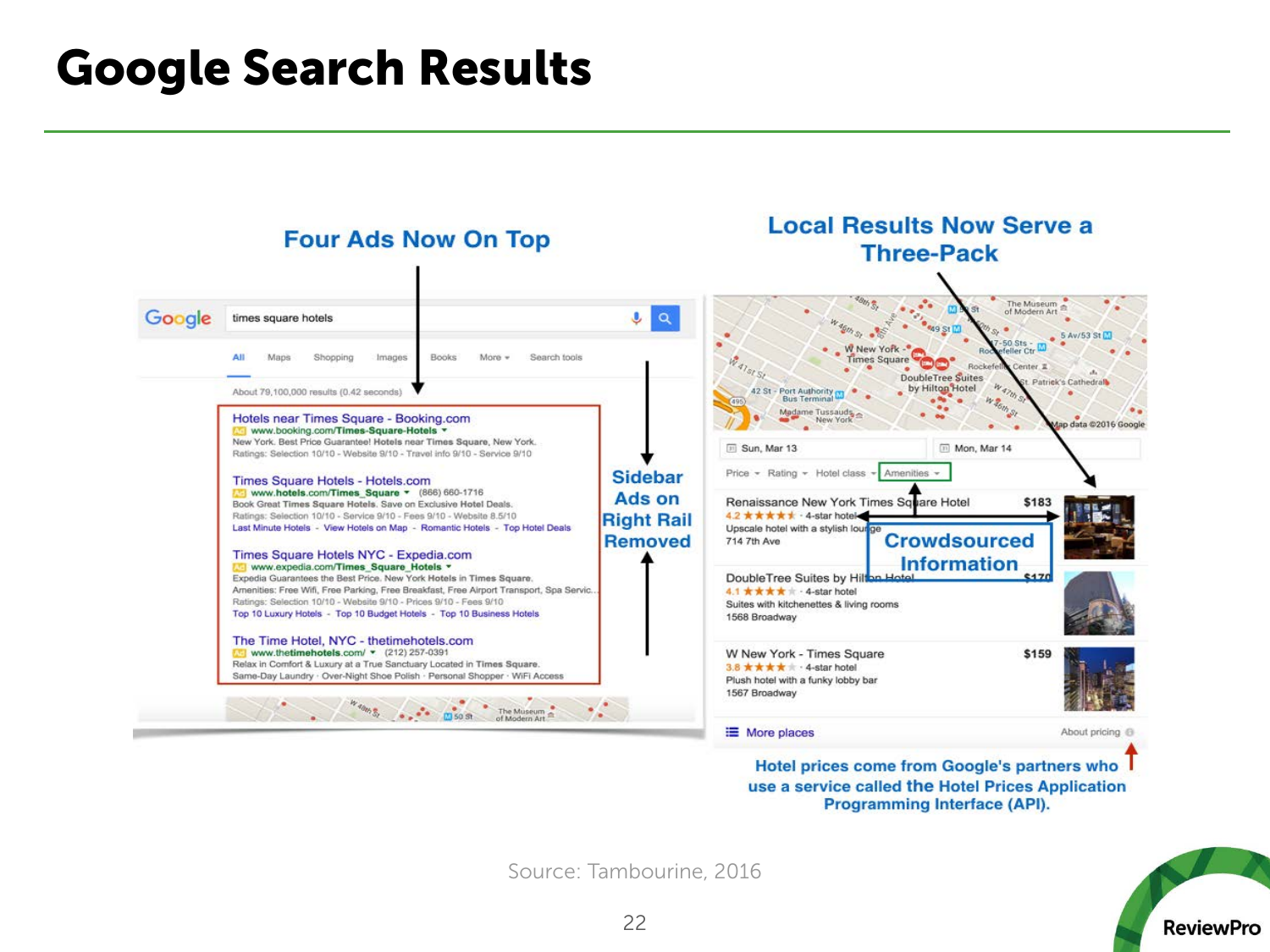### Paid Options

O U R I Increasing direct hotel revenues since 1983



During the ReviewPro webinar, How to Optimize Your Hotel's Presence in Search Results, panelist Shannon DeFries, Director of Search and Analytics at Tambourine, discussed the options for hotels in paid advertising on Google. Tambourine provides hotels with a one-stop source for the technology, people and answers they need to outperform their comp set.

DeFries stressed the importance of understanding where the information displayed on Google results pages is coming from, and whether it is paid or owned content. "Hotels must leverage their positioning in search to drive more direct revenue, "she said.

Google recently made changes to how search results are displayed. As shown in the image on the previous page, Google now displays four paid links at the top of the page (vs. the previous three links) and has removed the right side column of paid links.

DeFries said that these changes have resulted in lower organic clicks to hotel websites. As an example, she cited a hotel client whose clicks have decreased by 10 to 15%.

To help offset these losses and to enhance overall positioning in search results, DeFries recommends a combination of SEO and paid advertising strategies on Google. Hotels should strive for "page dominance", she said—owning and controlling as much of content as possible on results pages.

She stressed the importance of bidding on your hotel's brand name. "You really should dominate results for your brand name because the OTAs are bidding on it, "she said. "A lot of hotels don't realize that you can negotiate with the OTAs so that they cannot bid on your brand in Google pay per click or maybe not outbid you." She also reiterated the importance of claiming and updating your hotel's page on Google My Business.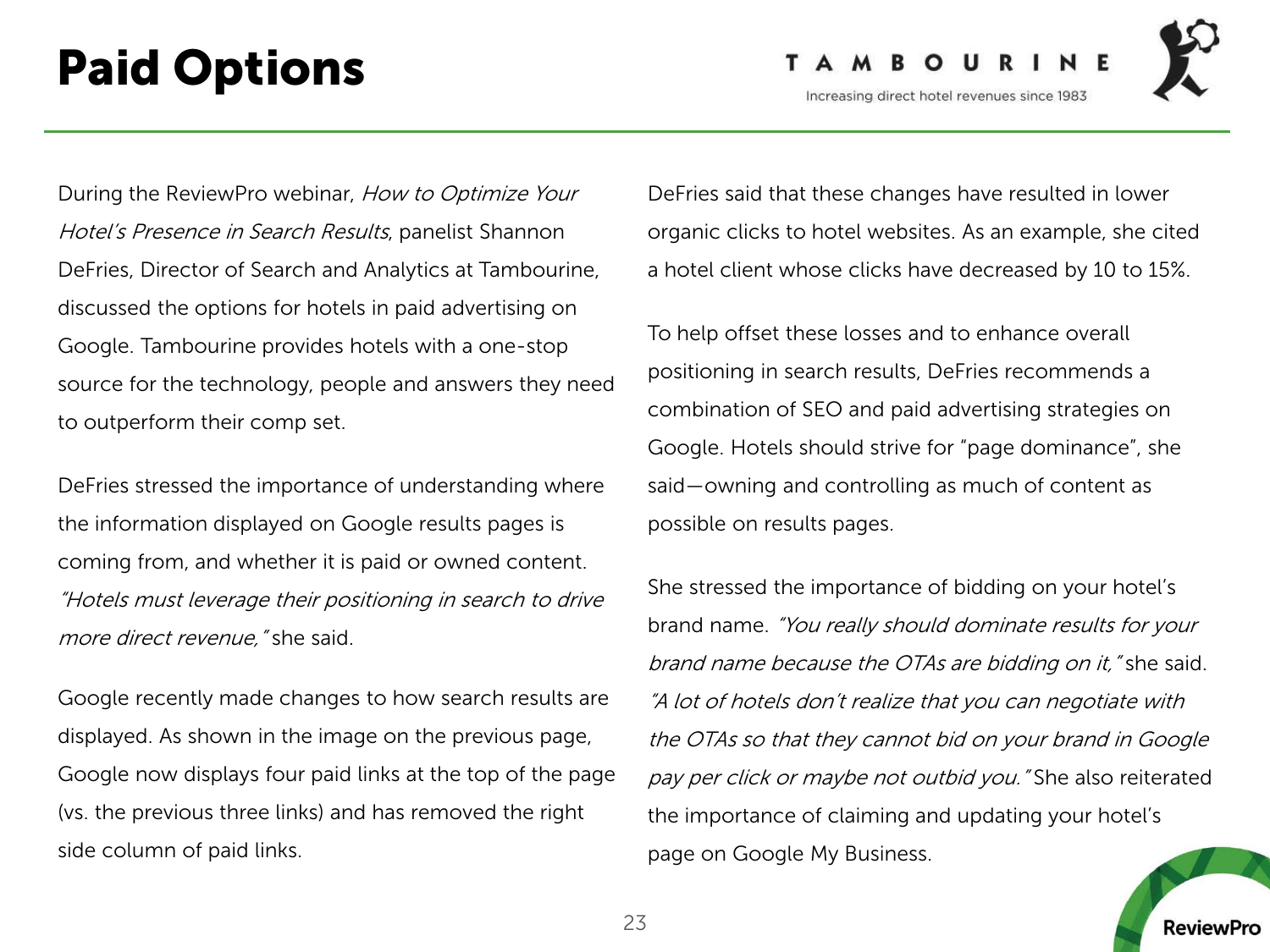### Anatomy of a Google SERP



Source: Tambourine, 2016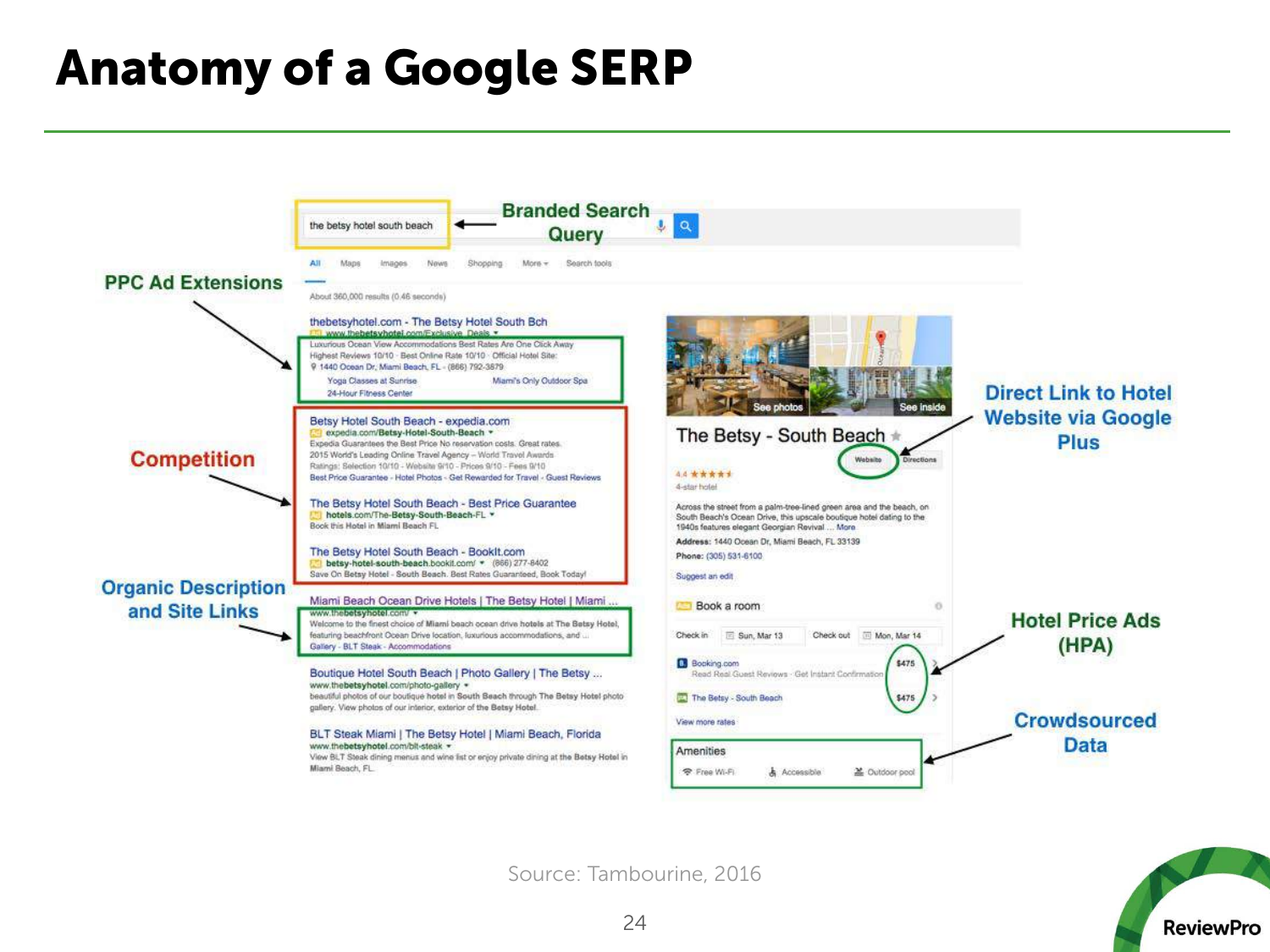### Hotel Ads

Hotels have a number of options when it comes to paid advertising on Google. Hotel Ads appear on Google.com and Google Maps, on desktop, tablet and mobile devices. Hotels can add rates to listings and advertise key features, amenities, packages and special offers. You can manage your daily budget and track the performance of your ads across devices.

Hotels have the option to work direct with Google or to work with an authorized integration partner. Tambourine is a Google authorized integration partner. You can see other partners by clicking [here.](https://www.google.com/intl/en/ads/hotels/find-a-partner/%E2%80%8B) For more information about Hotel Ads, [click here](https://www.google.com/intl/en/ads/hotels/).



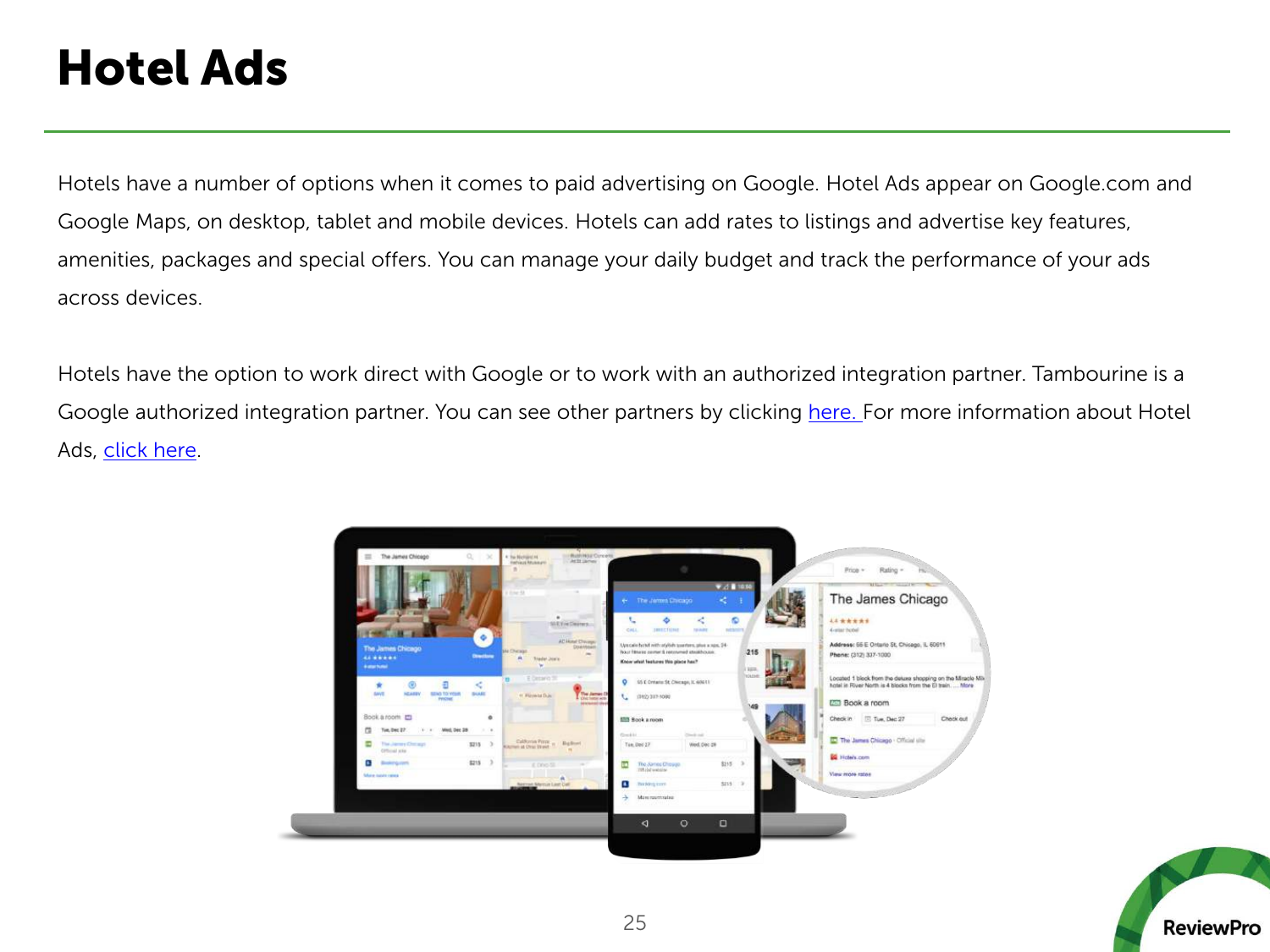### Book on Google

Book on Google allows users to book a hotel without leaving the page in a seamless flow. The commission model ranges from an average of 10% to 12% of the room rate. Leads generated via PPC Hotel Ads Bidding can also use the Book on Google flow.

Much like Instant Booking on TripAdvisor, Google doesn't complete the booking but facilitates it, sending the details to the hotel or its booking engine provider to complete.



### Optimizing Your Hotel's OTA **Strategy**

OTAs are a critical source of business for hotels as a key booking channel.

Watch this free webinar to hear our panel of experts talk about how hotels can build an effective OTA strategy, manage listings and maintain mutually beneficial relationships.

### [Watch Webinar](https://www.reviewpro.com/resources/optimize-hotels-ota-strategy/)

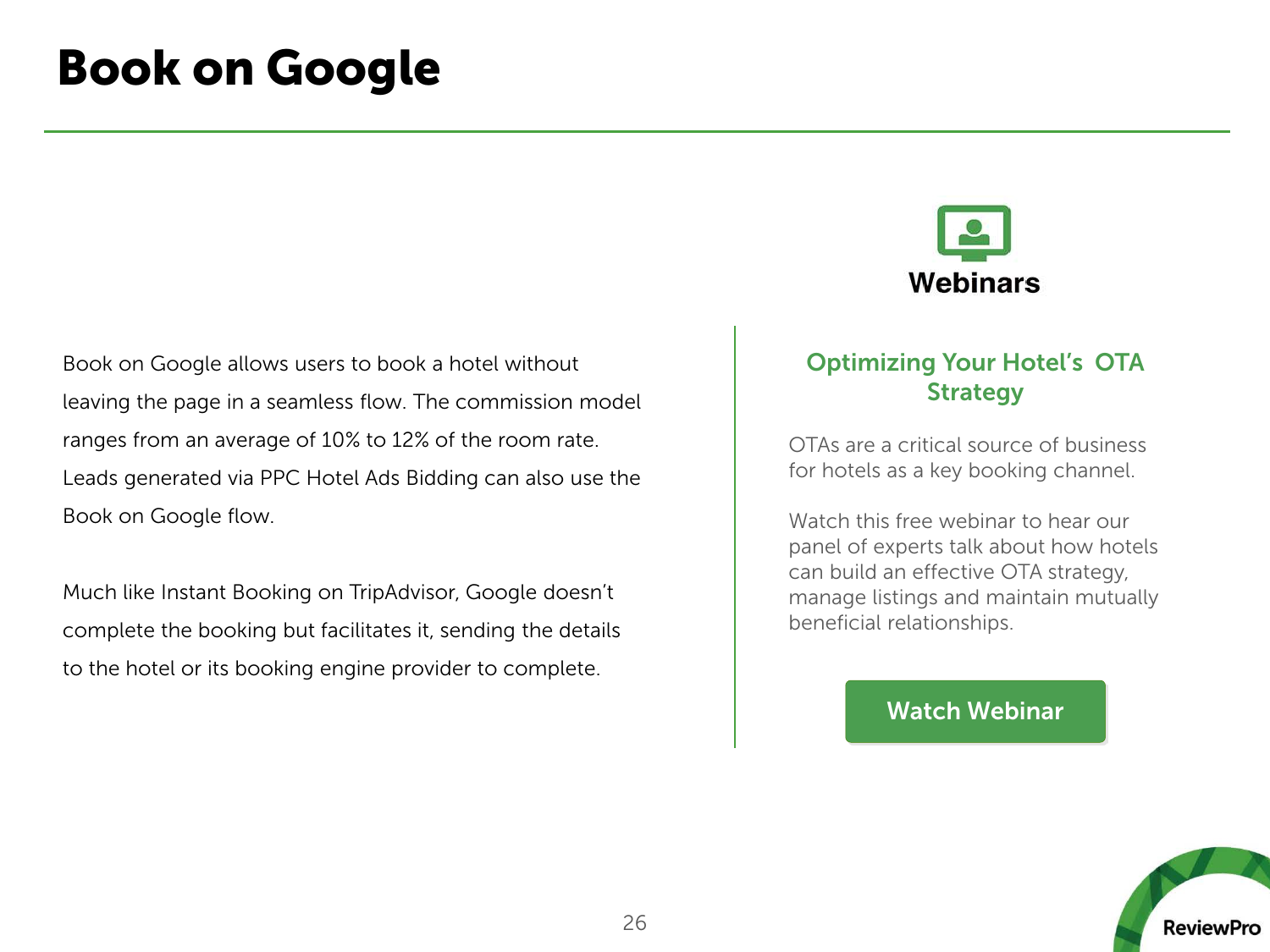### DeFries' Top Strategies for Hotels:

- 1. Focus on mobile. Make sure your website and booking engine are mobile-friendly.
- 2. Focus on conversions, not just traffic. Conversion rate optimization is the new SEO. Be sure to measure conversion rates.

### 3. Take advantage of all earned media slots.

Ensure that your hotel's name, address and phone number are consistent on your website, third-party sites and directories across the web. On your website, ensure that meta titles, meta descriptions and keywords are accurate and effective.

- 4. Diversify across all search products. This includes Google Ads, Google My Business, Bing, Yahoo! and YouTube.
- 5. Track online, offline and micro conversions. Booking is not a linear process; people bounce around sites and devices, and many people complete **We will develop a solution to any concern raised.** Ship bookings on the phone. Do offline conversion and call tracking to get the full picture.

To sum up, DeFries shared the following three key takeaways:

- Be willing and ready to adapt.
- Be willing to test new things. Not everything will work, and things change at a rapid pace.
- Paid and organic search efforts should no longer be treated separately or delegated across multiple vendors. To maximize your direct booking potential, implement a comprehensive strategy in which search, revenue management and reputation management all work together in tandem.

[For more information, check out Tambourine's Hotel](http://www.tambourine.com/blog/) Marketing Blog.



Shannon DeFries Director of Search & Analytics Tambourine

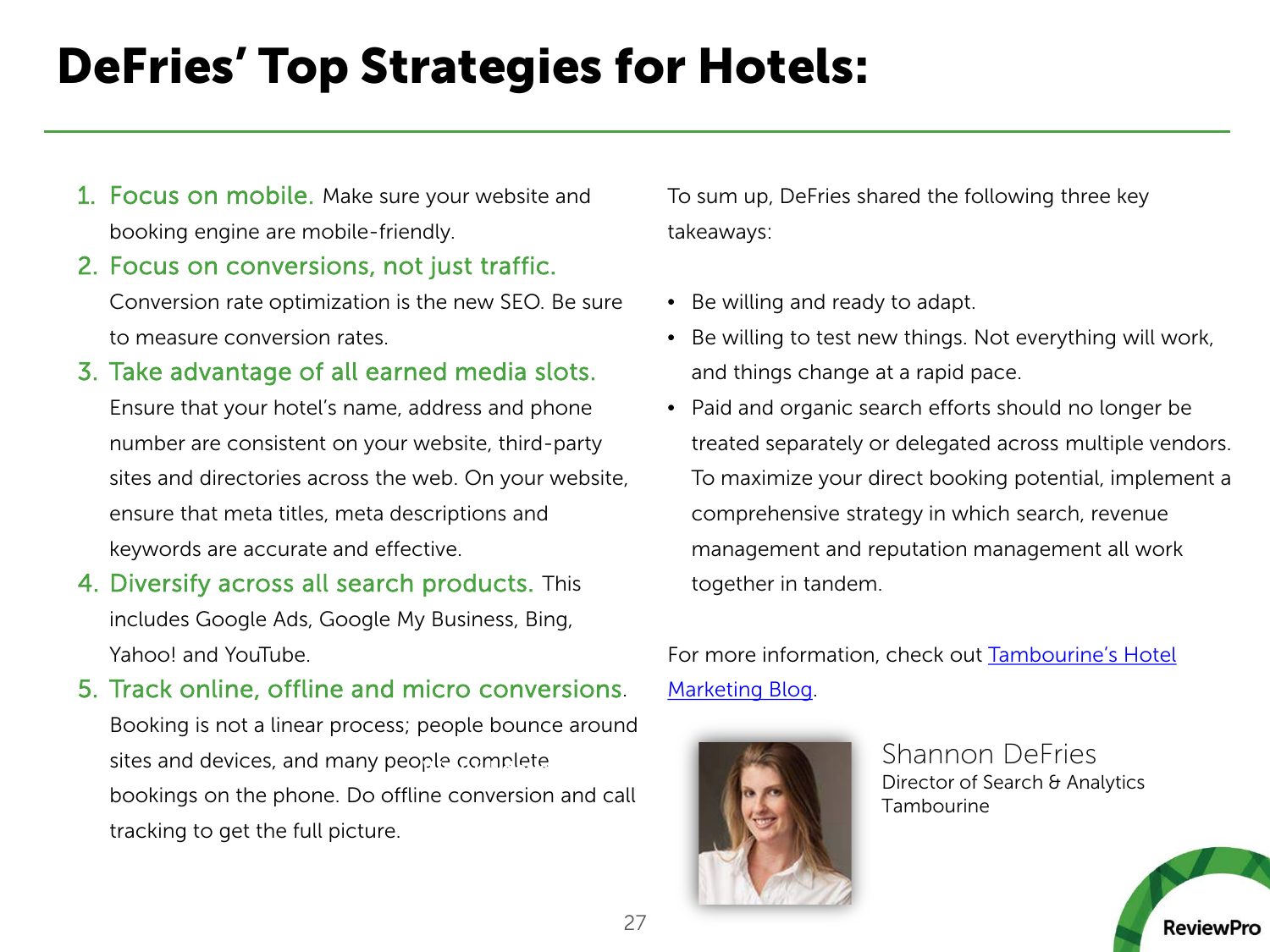## Google Reviews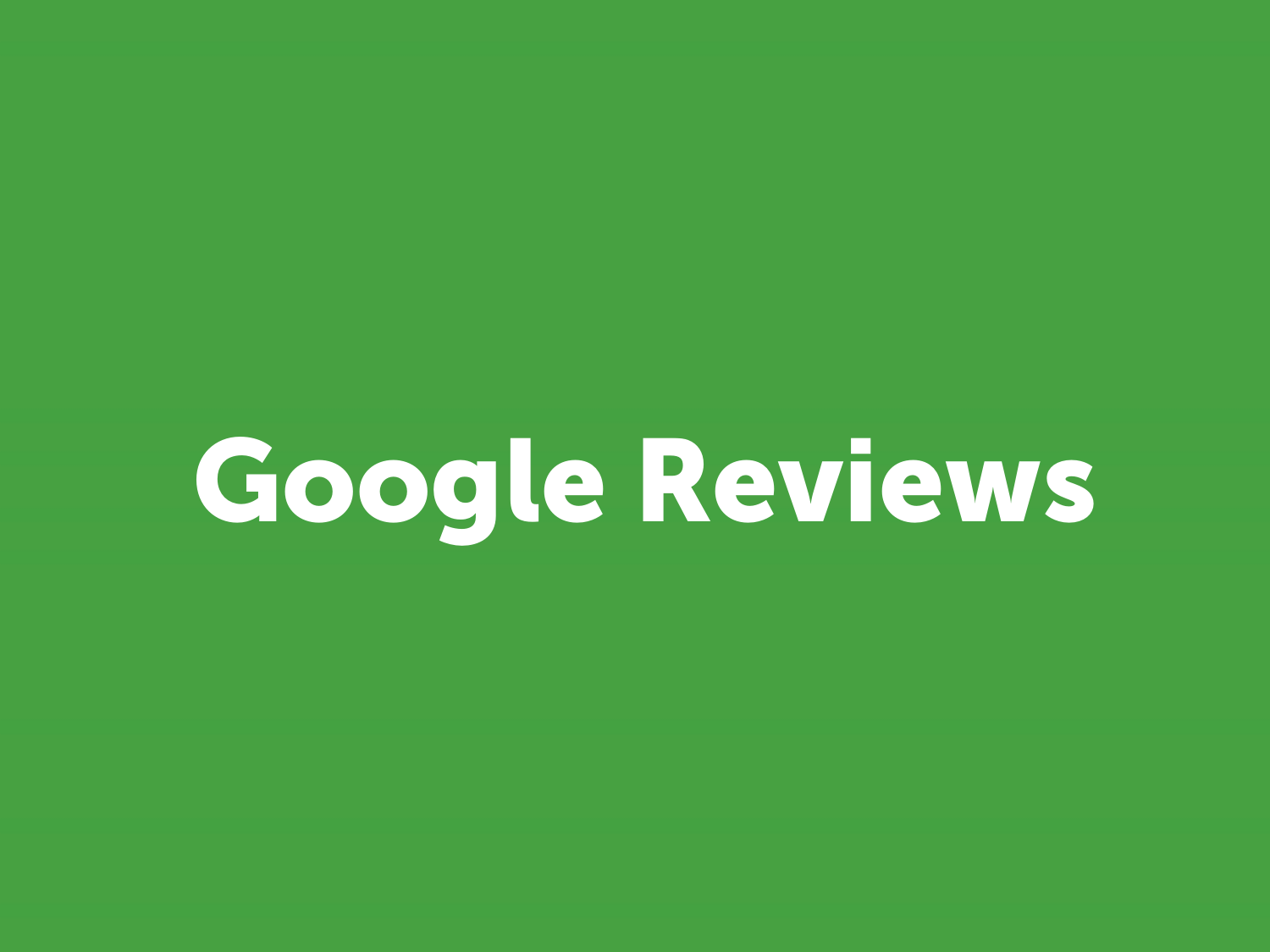## The Importance of Google Reviews

When a user searches a hotel, like Hotel du Louvre, as pictured here, the Knowledge Graph displays the hotel's Google review count and rating. Google review count and score are factored into local search rankings.

### Why are Google reviews important?

Google Reviews appear everywhere a user searches:

- Knowledge Graph
- Google Maps
- Google+
- Google mobile versions of the above products

More reviews and positive ratings will improve a business's local ranking. A positive rating will help to gain traveler trust during hotel search process. This will result in more traffic to your website and more direct bookings. You can also strengthen relationships with your guests by directly engaging with reviewers on Google.



```
4.5 ★★★★★ 193 Google reviews
5-star hotel
```
Set in a grand 19th-century building, this elegant hotel is within a 5minute walk of the Louvre. Ie Jardin des Tuileries and several metro stations.... More

Address: Place André Malraux, 75001 Paris, France

Phone: +33 1 73 11 12 34

Suggest an edit

Book a room

0

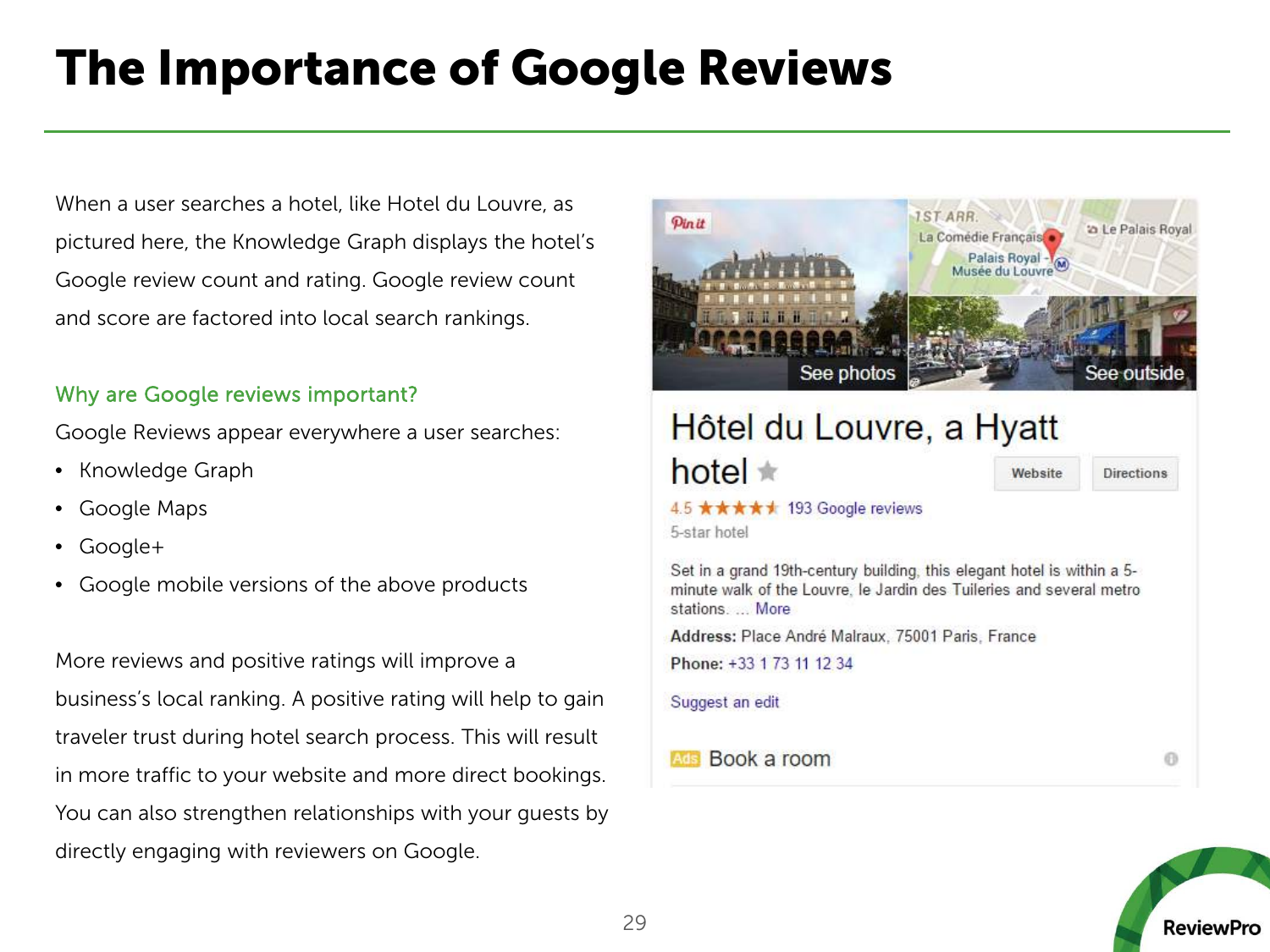## How to Increase Google Review Volume

The majority of hotels have a relatively low volume of Google reviews. Travelers want to see a minimum number of recent reviews of a hotel before they are confident they are making the right decision.

ReviewPro has partnered with Google to allow clients who use its Guest Satisfaction Surveys to add the Google review collection widget to their internal survey. By implementing this widget, hotels can push reviews directly to Google, building their review volume and boosting their presence on the search giant. Here's how it works:

- Guests receives an email after check-out inviting them to answer the post-stay survey.
- After completion of the survey, on the 'Thank You' page, the guest has additional options to review the hotel on other sites.
- If the guest has a Gmail address, the Google button will appear as an option (if the ReviewPro hotel client has opted to do so).
- By clicking on the Google button, the Google Review Form is activated.
- The Google review collection widget opens.
- Guests can rate their experience on a scale of 1-5.
- They are also encouraged to leave a comment before submitting their feedback.
- Ratings and reviews are published instantly.



#### Google Review Collection Widget

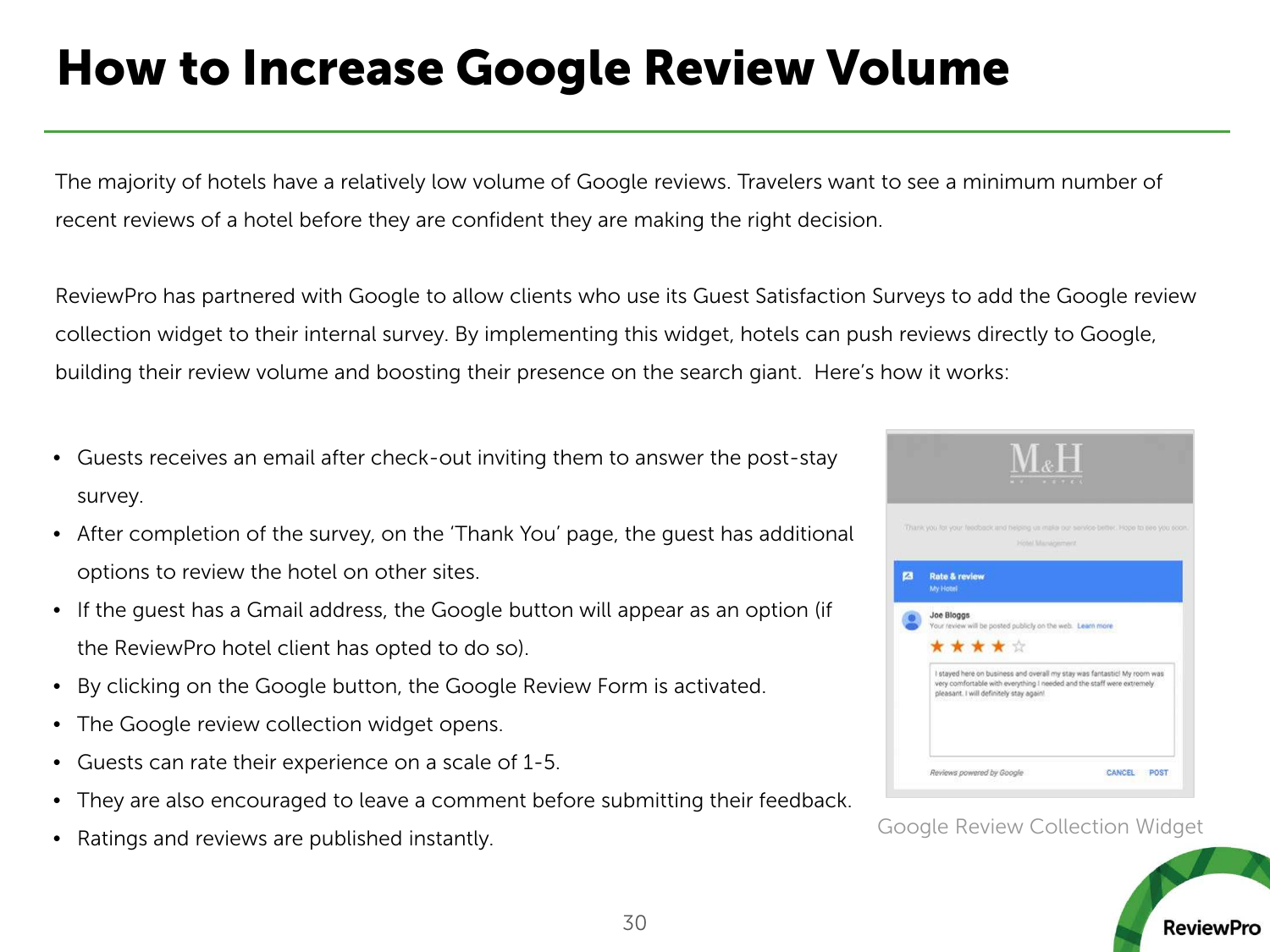## Choose Where to Drive Review Volume

Your hotel's success will depend on by your ability to prioritize operational and service improvements that focus on increasing ratings not only on Google but also on the other leading sources like TripAdvisor, Booking.com, Expedia and other sites.

With ReviewPro's Guest Satisfaction Surveys, your hotel can choose between implementing the TripAdvisor Review Collection Program, the Google Review Collection Widget or the HolidayCheck Review Collection Program - whichever best meets your needs.



TripAdvisor Review Collection Program



HolidayCheck Review Collection Program

### Happy Guests. Profitable Hotels.

ReviewPro's Guest Satisfaction Surveys (GSS) enables individual hotels and groups to gather direct feedback from guests using customizable surveys.

Discover today how this highly flexible, cloud-based tool can help you turn insight into action to improve operational and service excellence, while driving revenue.

### **Request a [Free Demo now](http://resources.reviewpro.com/gss?utm_campaign=demo-gss&utm_medium=seo&utm_source=website&__hssc=25299618.4.1428940675564&__hstc=25299618.b3cf563524cb06650888100d5c83978e.1412863387653.1428931754752.1428940675564.142&hsCtaTracking=047cea68-c137-4)**

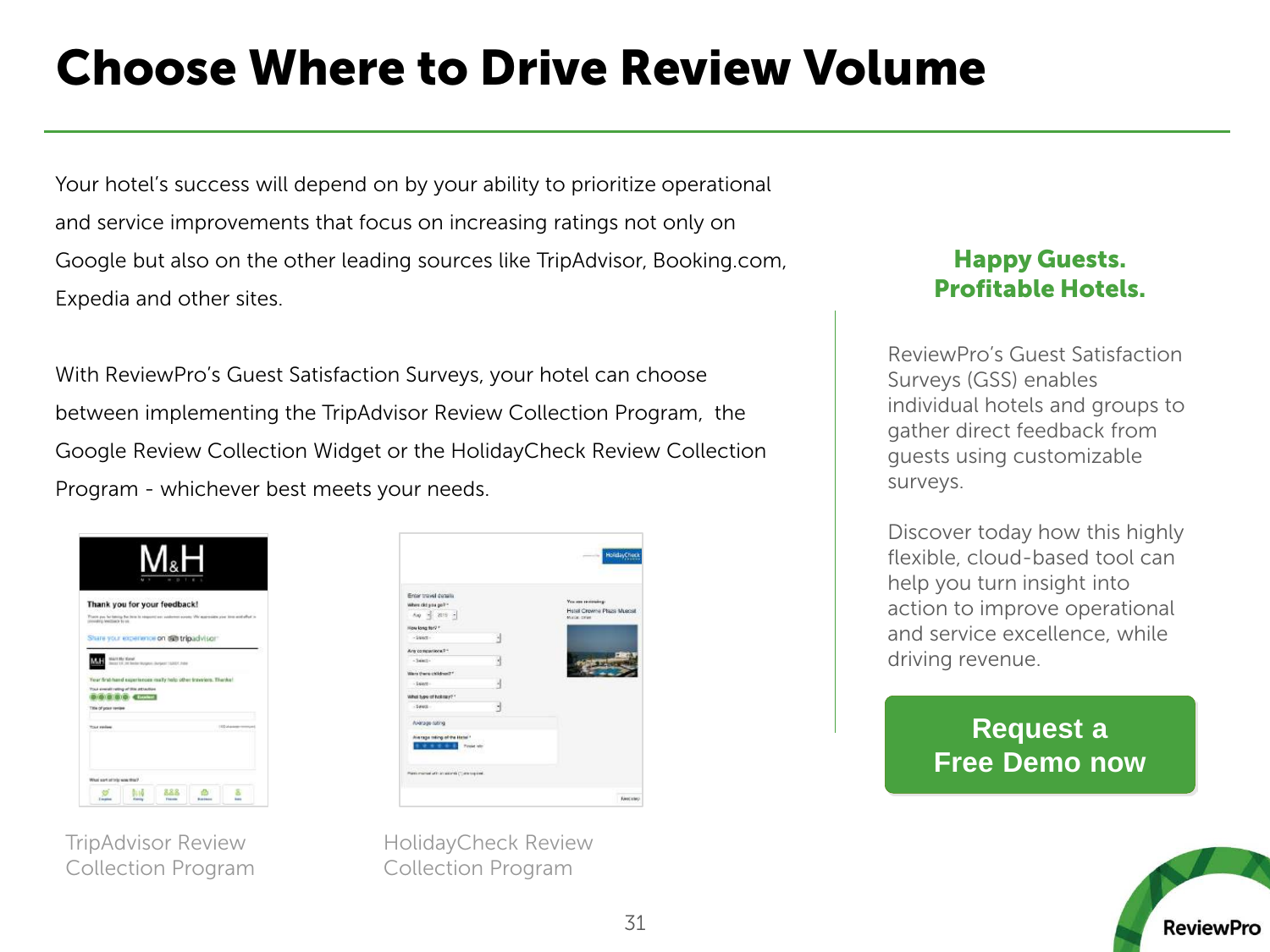### About Us

ReviewPro is the leading provider of Guest Intelligence solutions to independent hotel brands worldwide.

The company's comprehensive suite of cloud-based solutions includes Online Reputation Management (ORM) and the Guest Survey Solution (GSS), which enable clients to obtain a deeper understanding of reputation performance as well as operational/service strengths and weaknesses. We provide actionable insight to increase guest satisfaction, rankings on review sites/OTAs and ultimately revenue.

The company offers the industry-standard Global Review Index<sup>TM</sup> (GRI), an online reputation score, which is used by thousands of hotels worldwide as a benchmark for reputation management efforts, based on review data collected from more than 175 online travel agencies (OTAs) and review sites in more than 45 languages. More than 30,000 hotel brands worldwide are currently using ReviewPro's solutions.

> **[Request a Free](https://www.reviewpro.com/#demoblock)  ReviewPro Demo now**

### Visit our Resource Hub

The leading source of Guest Intelligence best practices and insights for the hospitality industry